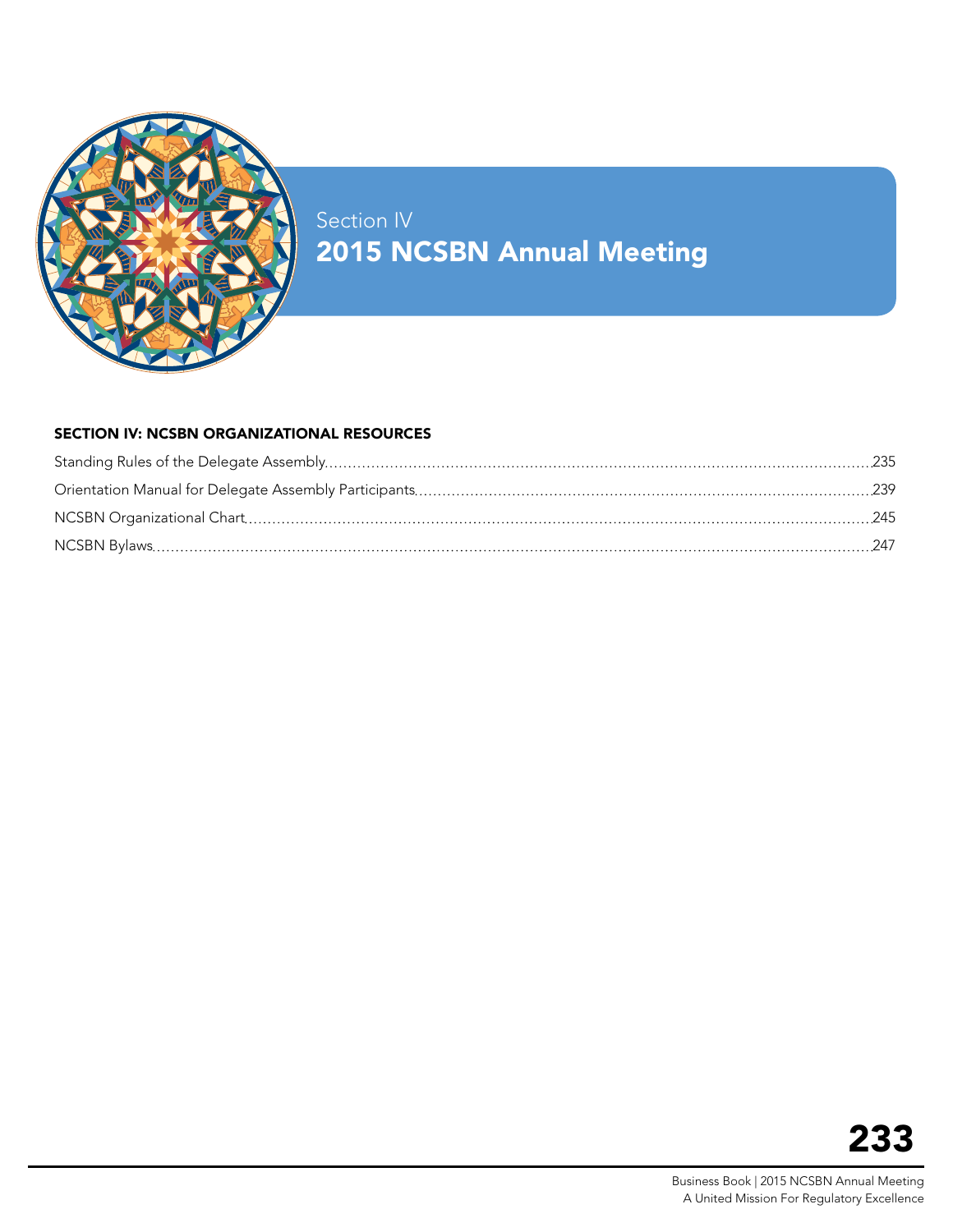# 234

Business Book | 2015 NCSBN Annual Meeting A United Mission For Regulatory Excellence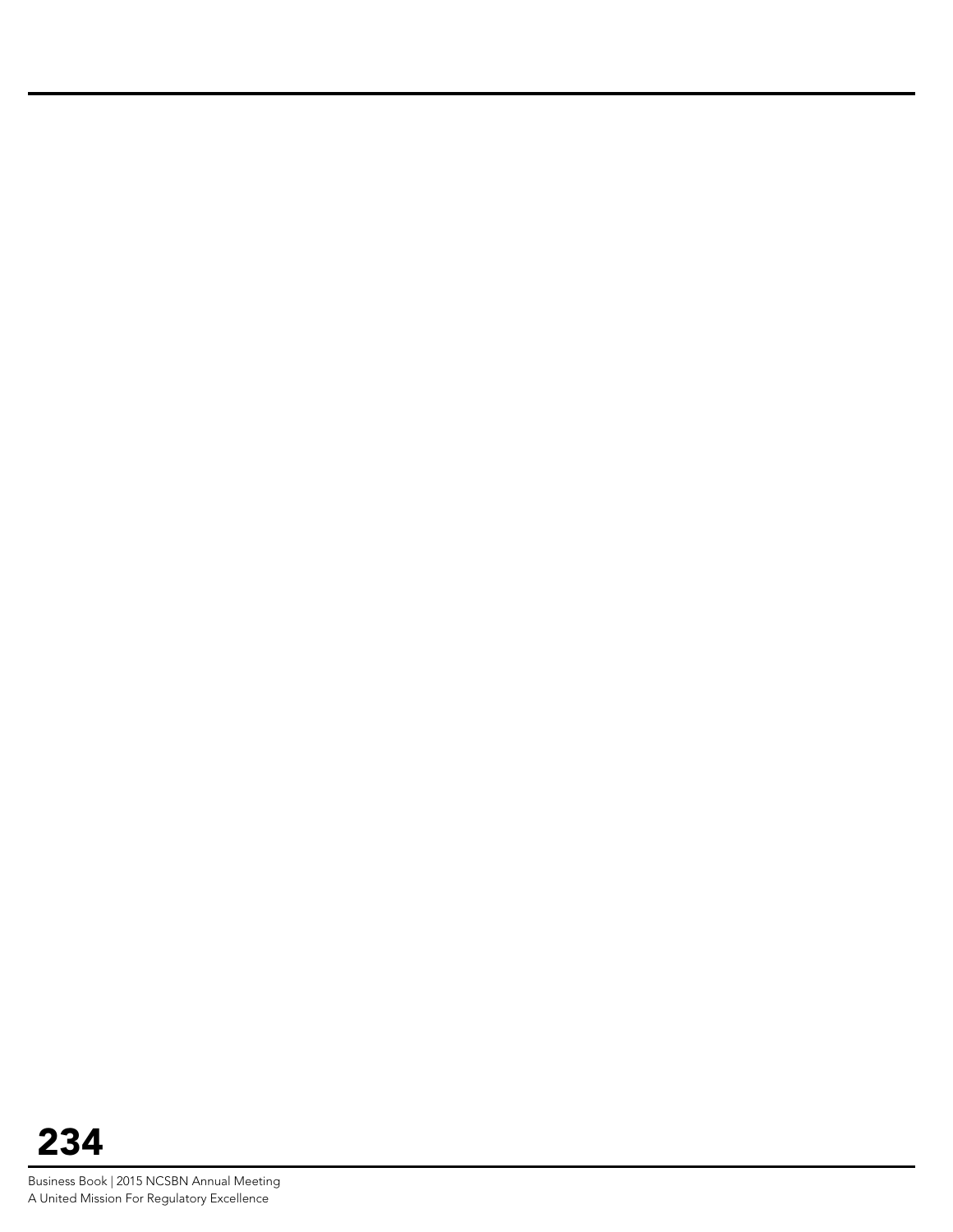# <span id="page-2-0"></span>Standing Rules of the Delegate Assembly

#### 1. Credentialing Procedures and Reports

- A. The President shall appoint the Credentials Committee, which is responsible for registering and accrediting delegates and alternate delegates.
- B. Upon registration, each delegate and alternate shall receive a badge and the appropriate number of voting cards authorized for that delegate. Delegates authorized to cast one vote shall receive one voting card. Delegates authorized to cast two votes shall receive two voting cards. Any transfer of voting cards must be made through the Credentials Committee.
- C. A registered alternate may substitute for a delegate provided the delegate turns in the delegate badge and voting card(s) to the Credentials Committee at which time the alternate is issued a delegate badge. The initial delegate may resume delegate status by the same process.
- D. The Credentials Committee shall give a report at the first business meeting. The report will contain the number of delegates and alternates registered as present with proper credentials, and the number of delegate votes present. At the beginning of each subsequent business meeting, the committee shall present an updated report listing all properly credentialed delegates and alternate delegates present, and the number of delegate votes present.

#### 2. Meeting Conduct

A. Meeting Conduct

- 1. Delegates must wear badges and sit in the section reserved for them.
- 2. All attendees shall be in their seats at least five minutes before the scheduled meeting time.
- 3. There shall be no smoking in the meeting room.
- 4. All cellular telephones and pagers shall be turned off or turned to silent vibrating mode. An attendee must leave the meeting room to answer a telephone.
- 5. A delegate's conversations with non-delegates during a business meeting must take place outside the designated delegate area.
- 6. All attendees have a right to be treated respectfully.
- 7. There shall be no videotaping, audio recording or photographing of the sessions without the written permission of NCSBN.

#### 3. Agenda

- A. Business Agenda
	- 1. The Business Agenda is prepared by the President in consultation with the Chief Executive Officer and approved by the Board of Directors.
- B. Consent Agenda
	- 1. The Consent Agenda contains agenda items that do not recommend actions.
	- 2. The Board of Directors may place items on the Consent Agenda that may be considered received without discussion or vote.
	- 3. An item will be removed from the Consent Agenda for discussion or vote at the request of any delegate.
	- 4. All items remaining on the Consent Agenda will be considered received without discussion or vote.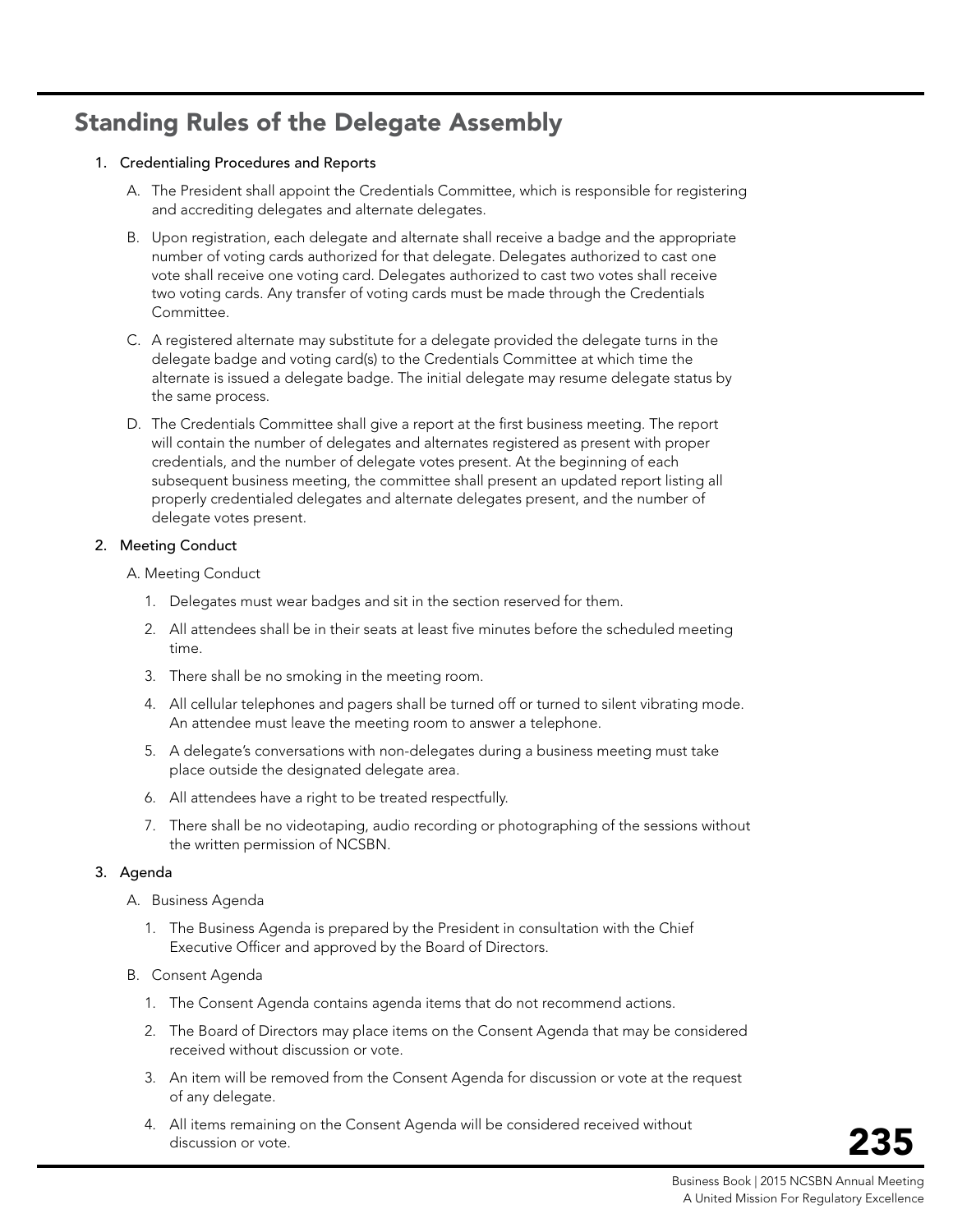#### 4. Motions or Resolutions

- A. Only delegates, members of the Board of Directors, and the NCLEX® Examination Committee may present motions or resolutions to the Delegate Assembly. Resolutions or motions made by the NCLEX® Examination Committee are limited to those to approve test plans pursuant to Article X, Section 1(a) of the bylaws of the National Council.
- B. All motions, resolutions and amendments shall be in writing and on triplicate motion paper signed by the maker and a second. All motions, resolutions and amendments must be submitted to the Delegate Assembly Chair and the Parliamentarian. All resolutions and non-procedural main motions must also be submitted to the Chair of the Resolutions Committee before being presented to the Delegate Assembly.
- C. The Resolutions Committee, according to its Operating Policies and Procedures, shall review motions and resolutions submitted before Thursday, Aug. 20, 2015 at 3:30 pm. Resolution or motion-makers are encouraged to submit motions and resolutions to the Resolutions Committee for review before this deadline.
- D. The Resolutions Committee will convene its meeting on Thursday, Aug. 20, 2015 at 3:30 pm and schedule a mutually agreeable time during the meeting to meet with each resolution or motion-maker. The Resolutions Committee shall meet with the resolution or motionmaker to prepare resolutions or motions for presentation to the Delegate Assembly and to evaluate the resolution or motion in accordance with the criteria in its operating policies and procedures. The Committee shall submit a summary report to the Delegate Assembly of the Committee's review, analysis, and evaluation of each resolution and motion referred to the Committee. The Committee report shall precede the resolution or motion by the maker to the Delegate Assembly.
- E. If a member of the Delegate Assembly wishes to introduce a non-procedural main motion or resolution after the deadline of 3:30 pm on Thursday, Aug. 20, 2015, the request shall be submitted under New Business; provided that the maker first submits the resolution or motion to the Chair of the Resolutions Committee. All motions or resolutions submitted after the deadline must be presented with a written analysis that addresses the motion or resolution's consistency with established review criteria, including, but not limited to, the NCSBN mission, purpose and/or functions, strategic initiatives and outcomes; preliminary assessment of fiscal impact; and potential legal implications. The member submitting such a motion or resolution shall provide written copies of the motion or resolution to all delegates. A majority vote of the delegates shall be required to grant the request to introduce this item of business. [The Resolutions Committee shall advise the Delegate Assembly where the required analyses have not been performed and/or recommend deferral of a vote on the motion pending further analysis.]

#### 5. Debate at Business Meetings

- A. Order of Debate: Delegates shall have the first right to speak. Non-delegate members and employees of Member Boards including members of the Board of Directors, followed by Associate Members, may speak only after all delegates have spoken.
- B. Any person who wishes to speak shall go to a microphone. When recognized by the Chair, the speaker shall state his or her name and Member Board or organization.
- C. No person may speak in debate more than twice on the same question on the same day, or longer than four minutes per speech, without permission of the Delegate Assembly, granted by a majority vote without debate.
- D. A red card raised at a microphone interrupts business for the purpose of a point of order, a question of privilege, orders of the day, a parliamentary inquiry or an appeal. Any of these motions takes priority over regular debate.
- E. A timekeeper will signal when the speaker has one minute remaining, and when the allotted time has expired.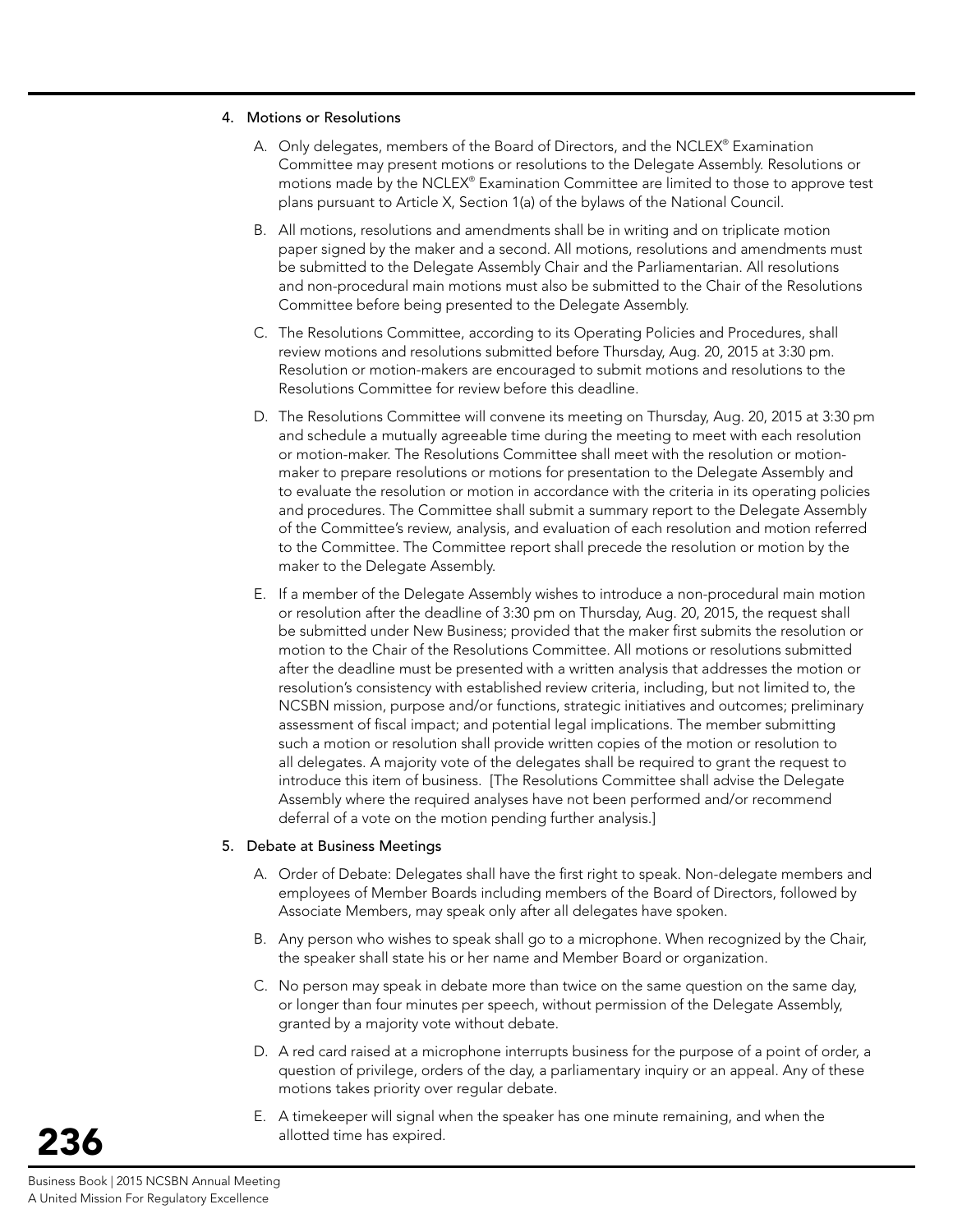F. The Delegate Assembly may by a majority vote go into executive session. The enacting motion shall specify those permitted to attend.

#### 6. Nominations and Elections

- A. Any member who intends to be nominated from the floor is required to submit their completed nomination form and must meet with the Leadership Succession Committee the day before adoption of the slate of candidates by the Delegate Assembly.
- B. A delegate making a nomination with a motion form from the floor shall have two minutes to list the qualifications of the nominee.
- C. Electioneering for candidates is prohibited except during the candidate forum.
- D. The voting strength for the election shall be determined by those registered by 5 pm on Wednesday, Aug. 19, 2015.
- E. Election for officers, directors and members of the Leadership Succession Committee shall be held Thursday, Aug. 20, 2015 from 8:30 – 9:00 am.
- F. If no candidate receives the required vote for an office and repeated balloting is required, the president shall immediately announce run-off candidates and the time for the run-off balloting.
	- 1. If no candidate for officer or area director receives a majority on the first ballot, the runoff shall be limited to the two candidates receiving the highest number of votes.
	- 2. If no candidate for director-at-large receives a majority on the first ballot, the run-off shall be limited to the four candidates receiving the highest number of votes. If no candidate receives a majority on the second ballot, another run-off shall be limited to the three candidates receiving the highest number of votes.
	- 3. If, on the initial ballot, one candidate for director-at-large receives a majority, a run-off shall be limited to the two candidates receiving the next highest number of votes.

#### 7. Forums

- A. Scheduled Forums: The purpose of scheduled forums is to provide information helpful for decisions and to encourage dialogue among all delegates on the issues presented at the forum. All delegates are encouraged to attend forums to prepare for voting during the Delegate Assembly. Forum facilitators will give preference to voting delegates who wish to raise questions and/or discuss an issue. Guests may be recognized by the Chair to speak after all delegates, non-delegate members and employees of member boards have spoken.
- B. Open Forum: Open forum time may be scheduled to promote dialogue and discussion on issues by all attendees. Attendee participation determines the topics discussed during an Open Forum. The president will facilitate the Open Forum.
- C. To ensure fair participation in forums, the forum facilitators may, at their discretion, impose rules of debate.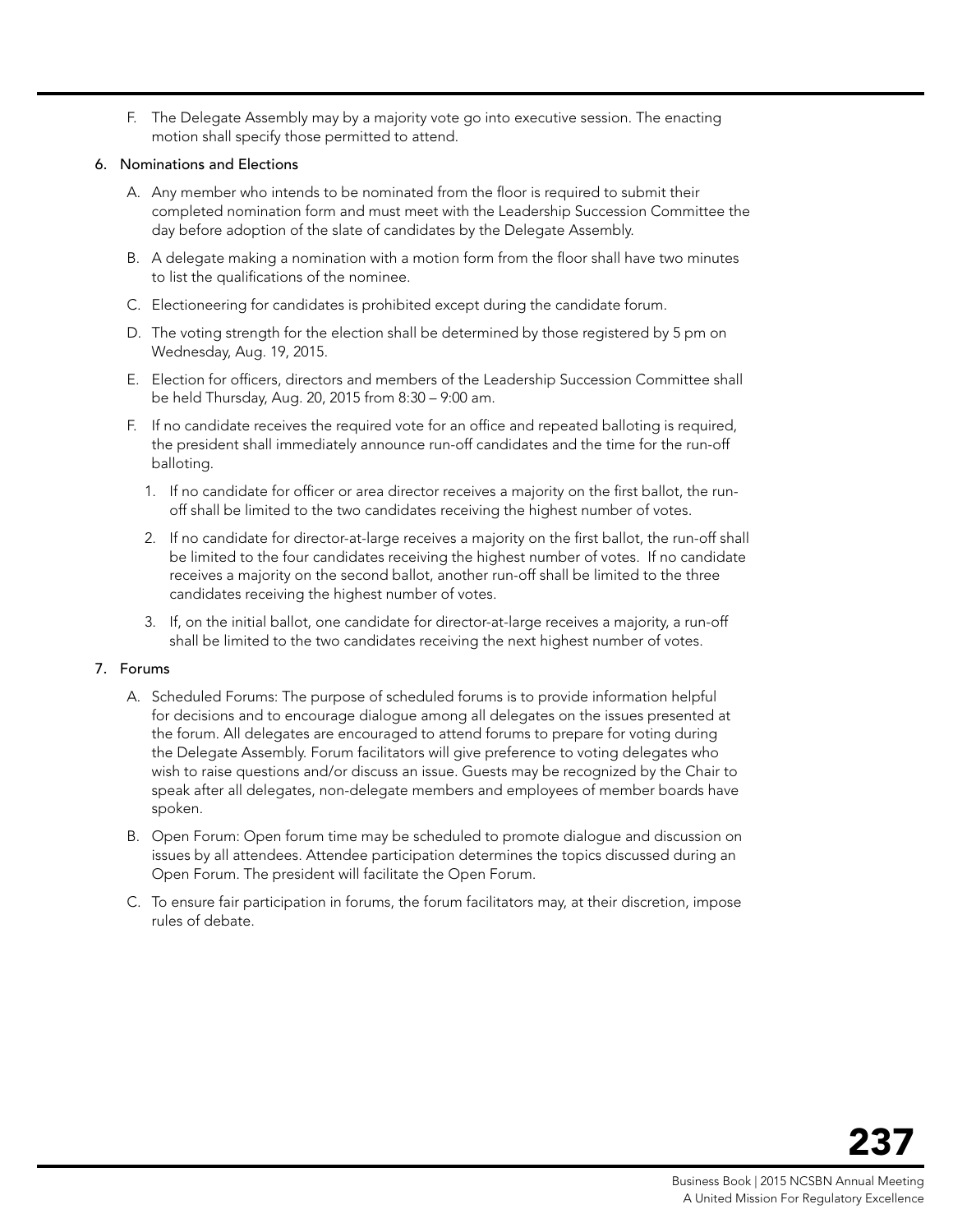# 238

Business Book | 2015 NCSBN Annual Meeting A United Mission For Regulatory Excellence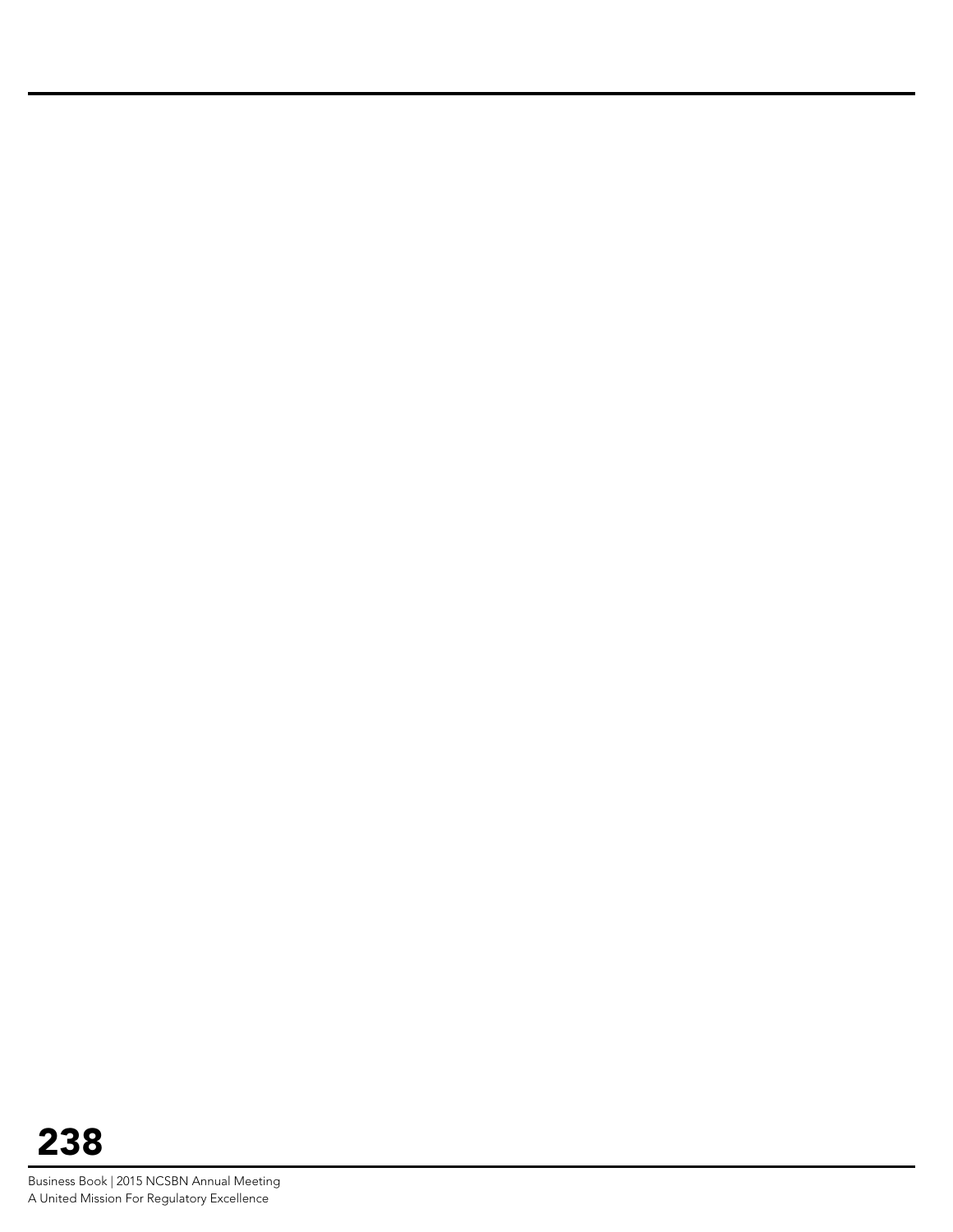# <span id="page-6-0"></span>Orientation Manual for Delegate Assembly Participants

The purpose of the Orientation Manual is to provide information about the mission, governance and operations of NCSBN. It is hoped that this manual will facilitate the active participation of all Delegate Assembly participants as well as the Board of Directors (BOD) and committee members.

Following a brief discussion of NCSBN's history, this manual will describe the organization's structure, functions, policies and procedures.

#### History

The concept of an organization such as NCSBN had its roots as far back as August 1912 when a special conference on state registration laws was held during the American Nurses Association (ANA) convention. At that time, participants voted to create a committee that would arrange an annual conference for people involved with state boards of nursing (BONs) to meet during the ANA convention. It soon became evident that the committee required a stronger structure to deal with the scope of its concerns. However, for various reasons, the committee decided to remain within the ANA.

BONs also worked with the National League for Nursing Education (NLNE), which in 1932, became the ANA's Department of Education. In 1933, by agreement with ANA, NLNE accepted responsibility for advisory services to the State Boards of Nurse Examiners (SBNE) in all education and examinationrelated matters. Through its Committee on Education, NLNE set up a subcommittee that would address, over the following decade, state board examination issues and problems. In 1937, NLNE published *A Curriculum Guide for Schools of Nursing*. Two years later, NLNE initiated the first testing service through its Committee on Nursing Tests.

Soon after the beginning of World War II, nurse examiners began to face mounting pressures to hasten licensing and to schedule examinations more frequently. In response, participants at a 1942 NLNE conference suggested a "pooling of tests" whereby each state would prepare and contribute examinations in one or more subjects that could provide a reservoir of test items. They recommended that the Committee on Nursing Tests, in consultation with representative nurse examiners, compile the tests in machine-scorable form. In 1943, the NLNE board endorsed the action and authorized its Committee on Nursing Tests to operate a pooling of licensing tests for interested states (State Board Test Pool Examination or SBTPE). This effort soon demonstrated the need for a clearinghouse whereby BONs could obtain information needed to produce their test items. Shortly thereafter, a Bureau of State Boards of Nursing began operating out of ANA headquarters.

The bureau was incorporated into the ANA bylaws and became an official body within that organization in 1945. Two years later, the ANA board appointed the Committee for the Bureau of State Boards of Nurse Examiners, which was comprised of full-time professional employees of BONs.

In 1961, after reviewing the structure and function of the ANA and its relation to BONs, the committee recommended that a council replace it. Although council status was achieved, many people continued to be concerned about potential conflicts of interest and recognized the often-heard criticism that professional boards serve primarily the interests of the profession they purport to regulate.

In 1970, following a period of financial crisis for the ANA, a council member recommended that a freestanding federation of BONs be established. After a year of study by the BONs, this proposal was overwhelmingly defeated when the council adopted a resolution to remain with the ANA. However, an ad hoc committee was appointed later to examine the feasibility of the council becoming a self-governing incorporated body. At the council's 1977 meeting, a task force was elected and charged with the responsibility of proposing a specific plan for the formation of a new independent organization. On June 5, 1978, the Delegate Assembly of ANA's Council of State Boards of Nursing voted 83 to 8 to withdraw from ANA to form the National Council of State Boards of Nursing.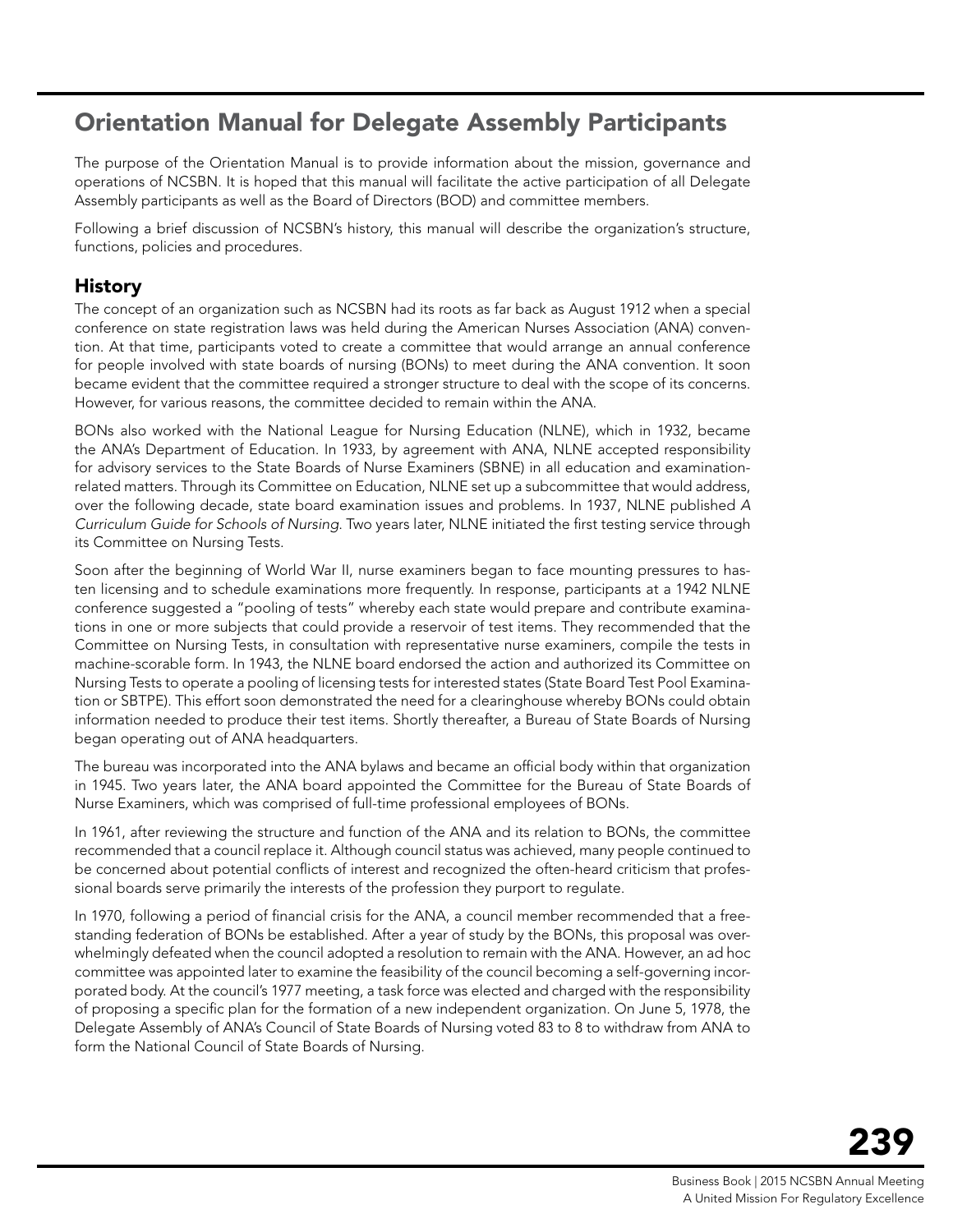#### Organizational Mission, Strategic Initiatives and Outcomes

NCSBN provides education, service and research through collaborative leadership to promote evidencebased regulatory excellence for patient safety and public protection.

NCSBN currently has five strategic initiatives for fiscal years 2014-2016:

- Advance regulatory relevance and responsiveness to changes in health care.
- Promote regulatory solutions to address borderless health care delivery.
- Expand the active engagement and leadership potential of all members.
- Develop competency assessments to support the future of health care and the advancement of regulatory excellence.
- Promote evidence-based requlation.

To achieve its strategic initiatives, NCSBN identifies expected outcomes, under which performance measures for achieving these outcomes are developed, assessed and refined each fiscal year and provide the organization with a flexible plan within a disciplined focus. Annually, the BOD evaluates the accomplishment of strategic initiatives and objectives, and the directives of the Delegate Assembly.

#### Organizational Structure and Function

#### **MEMBERSHIP**

Membership in NCSBN is extended to those BONs that agree to use, under specified terms and conditions, one or more types of licensing examinations developed by NCSBN. At the present time, there are 59 member boards, including those from the District of Columbia, the U.S. Virgin Islands, Guam, American Samoa and the Northern Mariana Islands. BONs may become member boards upon approval of the Delegate Assembly, and execution of a contract for using the NCLEX-RN® Examination and/or the NCLEX-PN® Examination. Revisions to the bylaws by the membership in 2007 also allow for advanced practice nurse boards to become full members.

Member boards maintain their good standing through compliance with all membership terms and conditions and bylaws. In return, they receive the privilege of participating in the development and use of NCSBN's licensure examinations. Member boards also receive information services, public policy analyses and research services. Member boards that fail to adhere to the conditions of membership may have their membership terminated by the BOD. They may then choose to appeal the BOD's decision to the Delegate Assembly.

Associate members are authorized nurse regulatory bodies from other countries, must pay an annual membership fee and be approved for membership by the Delegate Assembly. NCSBN has 21 associate members:

- Association of Registered Nurses of Newfoundland and Labrador
- Bermuda Nursing Council
- College and Association of Registered Nurses of Alberta
- College of Licensed Practical Nurses of Alberta
- College of Licensed Practical Nurses of British Columbia
- College of Licensed Practical Nurses of Manitoba
- College of Licensed Practical Nurses of Newfoundland and Labrador
- College of Licensed Practical Nurses of Nova Scotia
- College of Nurses of Ontario
- College of Registered Nurses of British Columbia
- College of Registered Nurses of Manitoba
- College of Registered Nurses of Nova Scotia
- Nurses Association of New Brunswick
- Nursing and Midwifery Board of Australia
- Nursing and Midwifery Board of Ireland
- Nursing and Midwifery Council of New South **Wales**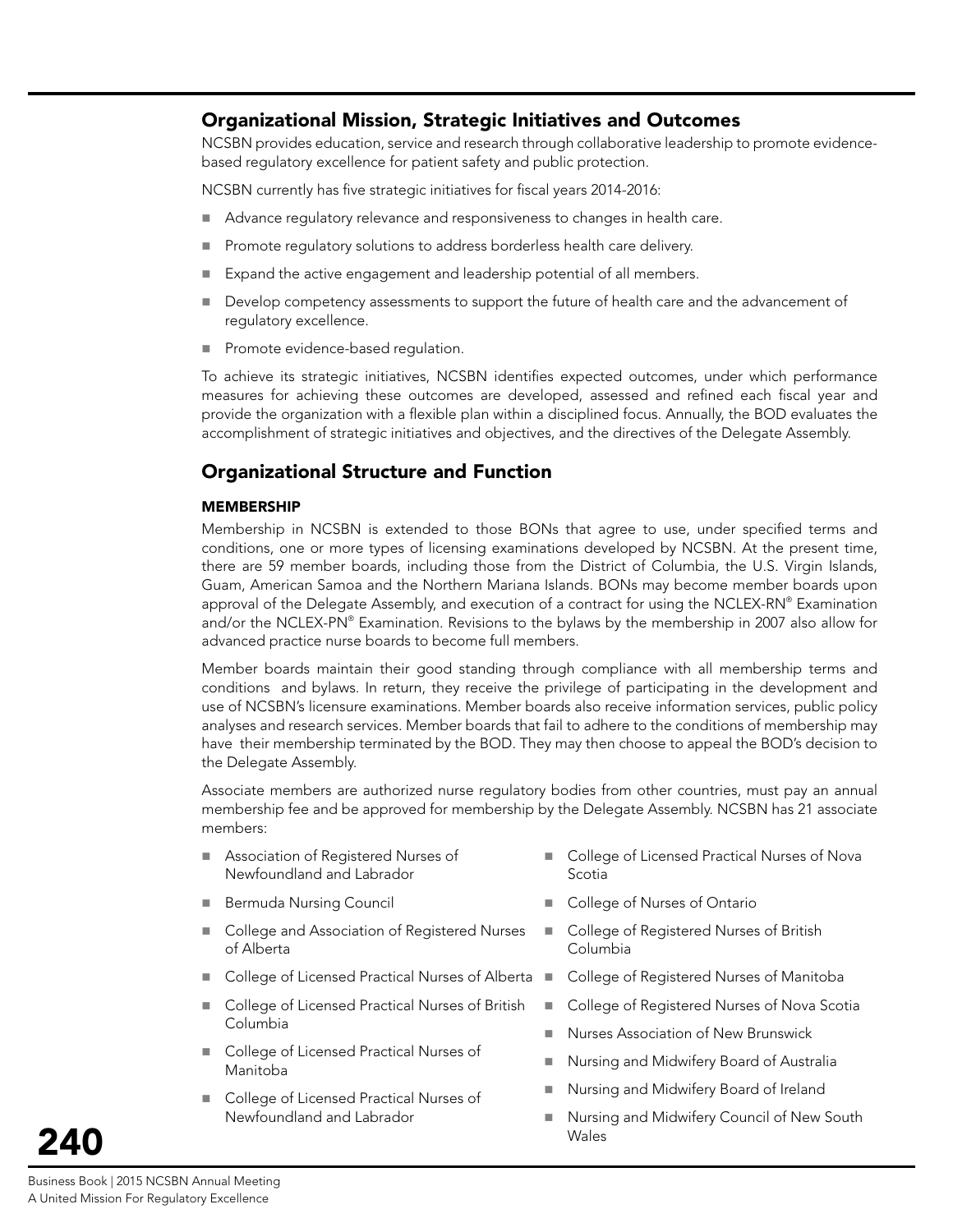- Nursing Council of New Zealand
- Saskatchewan Registered Nurses' Association
- Saskatchewan Association of Licensed Practical Singapore Nursing Board Nurses
- - Yukon Registered Nurses Association

#### AREAS

NCSBN's membership is divided into four geographic areas. The purpose of this division is to facilitate communication, encourage regional dialogue on relevant issues and provide diversity of BOD and committee representation. Delegates elect area directors from their respective areas through a majority vote of the Delegate Assembly. In addition, there are four elected directors-at-large.

- Area I members include: Alaska, American Samoa, Arizona, California-RN, California-VN, Colorado, Guam, Hawaii, Idaho, Montana, Nevada, New Mexico, Northern Mariana Islands, Oregon, Utah, Washington and Wyoming.
- Area II members include: Illinois, Indiana, Iowa, Kansas, Michigan, Minnesota, Missouri, Nebraska, Nebraska-APRN, North Dakota, Ohio, South Dakota, West Virginia-PN, West Virginia-RN and Wisconsin.
- Area III members include: Alabama, Arkansas, Florida, Georgia, Kentucky, Louisiana-PN, Louisiana-RN, Mississippi, North Carolina, Oklahoma, South Carolina, Tennessee, Texas and Virginia.
- Area IV members include: Connecticut, Delaware, District of Columbia, Maine, Maryland, Massachusetts, New Hampshire, New Jersey, New York, Pennsylvania, Rhode Island, Vermont and U.S. Virgin Islands.

#### DELEGATE ASSEMBLY

The Delegate Assembly is the membership body of NCSBN and comprises delegates who are designated by the member boards. Each member board has two votes and may name two delegates and alternates. The Delegate Assembly meets at NCSBN's Annual Meeting, traditionally held in August. Special sessions can be called under certain circumstances.

At the Annual Meeting, delegates elect officers and directors and members of the Leadership Succession Committee (LSC) by majority and plurality vote respectively. They also receive and respond to reports from officers and committees. They may revise and amend the bylaws by a two-thirds vote, providing the proposed changes have been submitted at least 45 days before the session. In addition, the Delegate Assembly adopts the mission statement, strategic initiatives of NCSBN, approves all new NCSBN memberships, the substance of all Terms and Conditions of NCSBN Membership between the NCSBN and member boards, adopts test plans to be used for the development of the NCLEX® examination, and establishes the fee for the NCLEX examination.

#### OFFICERS AND DIRECTORS

NCSBN officers include the president, president-elect and treasurer. Directors consist of four area directors and four directors-at-large. Only members or staff of member boards may hold office, subject to exclusion from holding office if other professional obligations result in an actual or perceived conflict of interest.

No person may hold more than one elected office at the same time. The president shall have served as a delegate, a committee member or an officer prior to being elected to office. No one shall serve more than four consecutive years in the same Board of Director position.

The president, president-elect and treasurer are elected for terms of two years or until their successors are elected. The president-elect and the directors-at-large are elected in even-numbered years. The treasurer and area directors are elected in odd-numbered years.

The four area directors are elected for terms of two years or until their successors are elected. Four directors-at-large will be elected for terms of two years or until their successors are elected.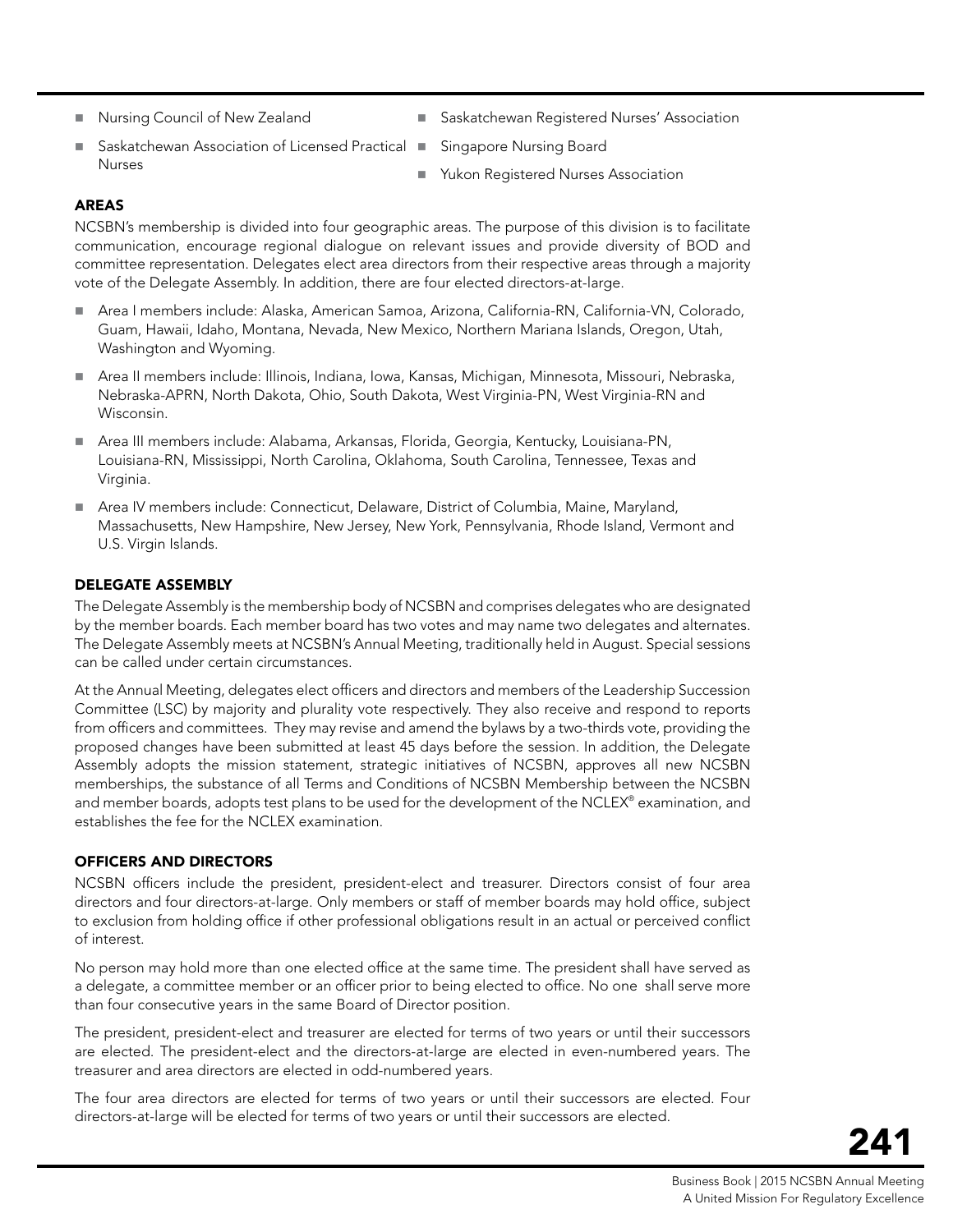Officers and directors are elected by ballot during the annual session of the Delegate Assembly. Delegates elect area directors from their respective areas.

Election is by a majority vote. Write-in votes are prohibited. In the event a majority is not established, the bylaws dictate the reballoting process.

Officers and directors assume their duties at the close of the session at which they were elected. The president-elect fills a vacancy in the office of president. Board appointees fill other officer vacancies until the next Annual Meeting and a successor is elected.

#### BOD

The BOD, the administrative body of NCSBN, consists of 11 elected officers. The BOD is responsible for the general supervision of the affairs of NCSBN between sessions of the Delegate Assembly. The BOD authorizes the signing of contracts, including those between NCSBN and its member boards. It also engages the services of legal counsel, approves and adopts an annual budget, reviews membership status of noncompliant member boards and renders opinions, when needed, about actual or perceived conflicts of interest.

Additional duties include approval of the NCLEX examination test service, appointment of committees, monitoring of committee progress, approval of studies and research pertinent to NCSBN's purpose, and provision for the establishment and maintenance of the administrative offices.

#### MEETINGS OF THE BOD

All BOD meetings are typically held in Chicago, with the exception of the post-Annual Meeting BOD meeting that may be held at the location of the Annual Meeting. The call to meeting, agenda and related materials are mailed to BOD officers and directors two weeks before the meeting. The agenda is prepared by staff, in consultation with the president, and provided to the membership via the NCSBN website (www.ncsbn.org).

A memo or report that describes the item's background and indicates the BOD action needed accompanies items for BOD discussion and action. Motion papers are available during the meeting and are used so that an accurate record will result. Staff takes minutes of the meeting.

Resource materials are available to each BOD officer and director for use during BOD meetings. These materials are updated periodically throughout the year and include copies of the articles of incorporation and bylaws, strategic plan, policies and procedures, contracts, budget, test plan, committee rosters, minutes, and personnel manual.

#### COMMUNICATIONS WITH THE BOD

Communication between BOD meetings takes place in several different ways. The CEO communicates weekly with the president regarding major activities and confers as needed with the treasurer about financial matters. Monthly updates are provided to the full BOD by the CEO.

#### LSC

The LSC consists of seven elected members. Four members are elected from each area and are elected for two-year terms in even-numbered years. Three at-large members are elected for two-year terms in odd-numbered years. Members are elected by ballot with a plurality vote.

The LSC's function is to recommend strategies for the ongoing sustainability and advancement of the organization through leadership succession planning; present a slate of candidates through a determination of qualifications and geographic distribution for inclusion on a ballot for the election of the BOD and the LSC. The LSC's report shall be read at the first session of the Delegate Assembly, when additional nominations may be made from the floor. No name shall be placed in nomination without the written consent of the nominee.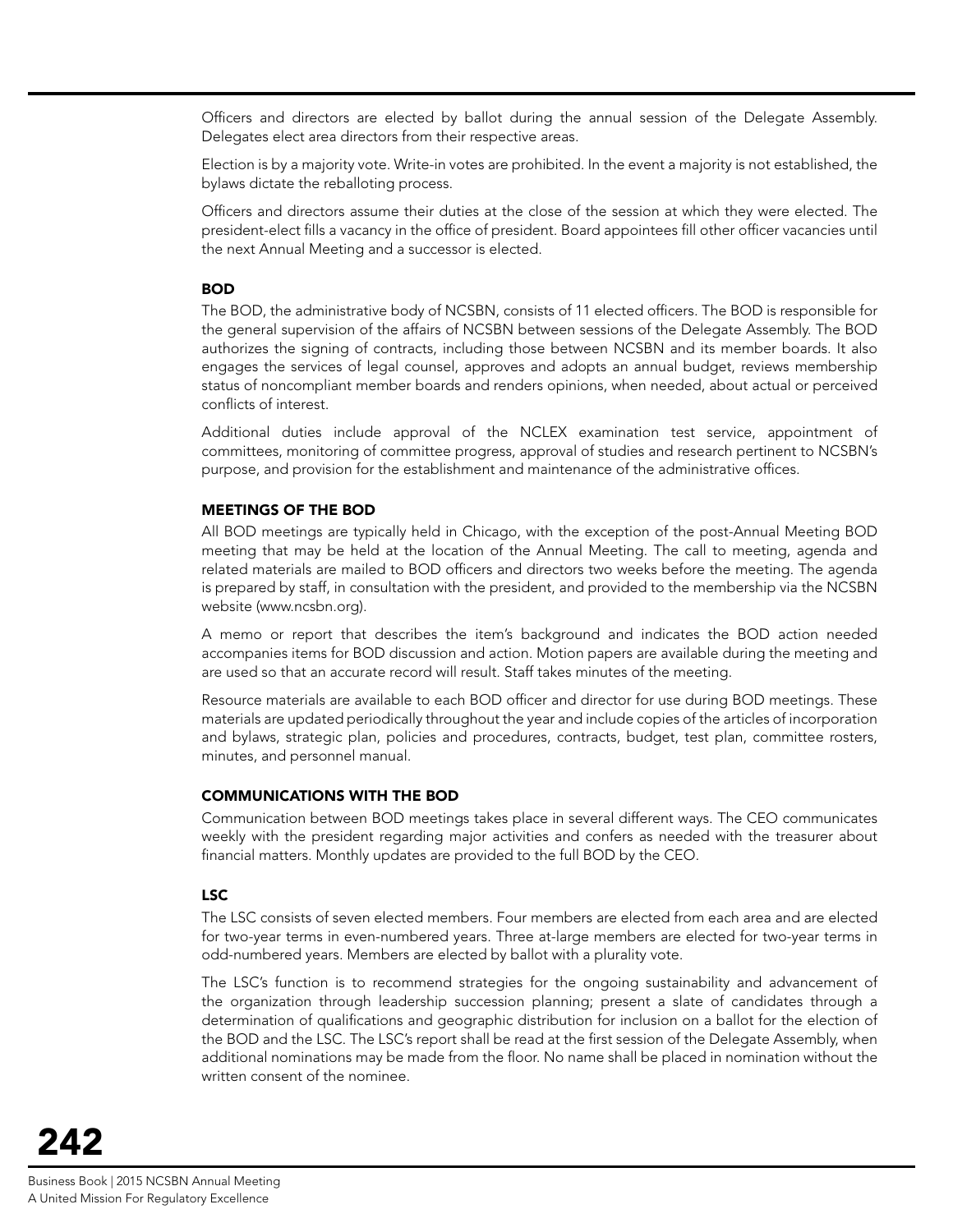#### **COMMITTEES**

Many of NCSBN's objectives are accomplished through the committee process. Every year, the committees report on their activities and make recommendations to the BOD. At the present time, NCSBN has two standing committees: NCLEX Examinations and Finance. Subcommittees, such as the Item Review Subcommittee (Exam), may assist standing committees.

In addition to standing committees, special committees are appointed by the BOD for a defined term to address special issues and concerns. NCSBN conducts an annual call for committee member nominations prior to the beginning of each fiscal year. Committees are governed by their specific charge and NCSBN policies and procedures. The appointment of committee chairs and committee members is a responsibility of the BOD. Committee membership is extended to all current members and staff of member boards, consultants and external stakeholders.

In the appointment process, every effort is made to match the expertise of each individual with the charge of the committee. Also considered is balanced representation whenever possible, among areas, board members and board staff, registered nurses (RNs) and licensed practical/vocational nurses (LPN/VNs), and consumers. Nonmembers may be appointed to special committees to provide specialized expertise. A BOD liaison and an NCSBN staff member are assigned to assist each committee. The respective roles of BOD liaison, committee chair and committee staff are provided in NCSBN policy. Each work collaboratively to facilitate committee work and provide support and expertise to committee members to complete the charge. Neither the BOD liaison nor the NCSBN staff are entitled to a vote, but respectively can advise the committee regarding the strategic or operational impact of decisions and recommendation.

#### Description of Standing Committees

#### NCLEX® EXAMINATION COMMITTEE (NEC)

The NEC comprises of at least nine members. One of the committee members shall be an LPN/VN, or a board or staff member of an LPN/VN BON. The committee chair shall have served as a member of the committee prior to being appointed as chair. The purpose of the NEC is to develop the licensure examinations and evaluate procedures needed to produce and deliver the licensure examinations. Toward this end, it recommends test plans to the Delegate Assembly and suggests enhancements based on research that is important to the development of licensure examinations.

The NEC advises the BOD on matters related to the NCLEX examination process, including psychometrics, item development, test security and administration, and quality assurance. Other duties may include the selection of appropriate item development panels, test service evaluation, oversight of test service transitions, and preparation of written information about the examinations for member boards and other interested parties. The NEC also regularly evaluates the licensure examinations by means of item analysis and test, and candidate statistics.

One of NCSBN's major objectives is to provide psychometrically sound and legally defensible nursing licensure examinations to member boards. Establishing examination validity is a key component of this objective. Users of examinations have certain expectations about what an examination measures and what its results mean; a valid examination is simply one that legitimately fulfills these expectations.

Validating a licensure examination is an evidence-gathering process to determine two things: (1) whether or not the examination actually measures competencies required for safe and effective job performance; and (2) whether or not it can distinguish between candidates who do and do not possess those competencies. An analysis of the job for which the license is given is essential to validation.

There are several methods for analyzing jobs, including compilation of job descriptions, opinions of experts and surveys of job incumbents. Regardless of the method used, the outcome of the job analysis is a description of those tasks that are most important for safe and effective practice. The results of the job analysis can be used to devise a framework describing the job, which can then be used as a basis for a test plan and for a set of instructions for item writers. The test plan is the blueprint for assembling forms of the test, and usually specifies major content or process dimensions and percentages of questions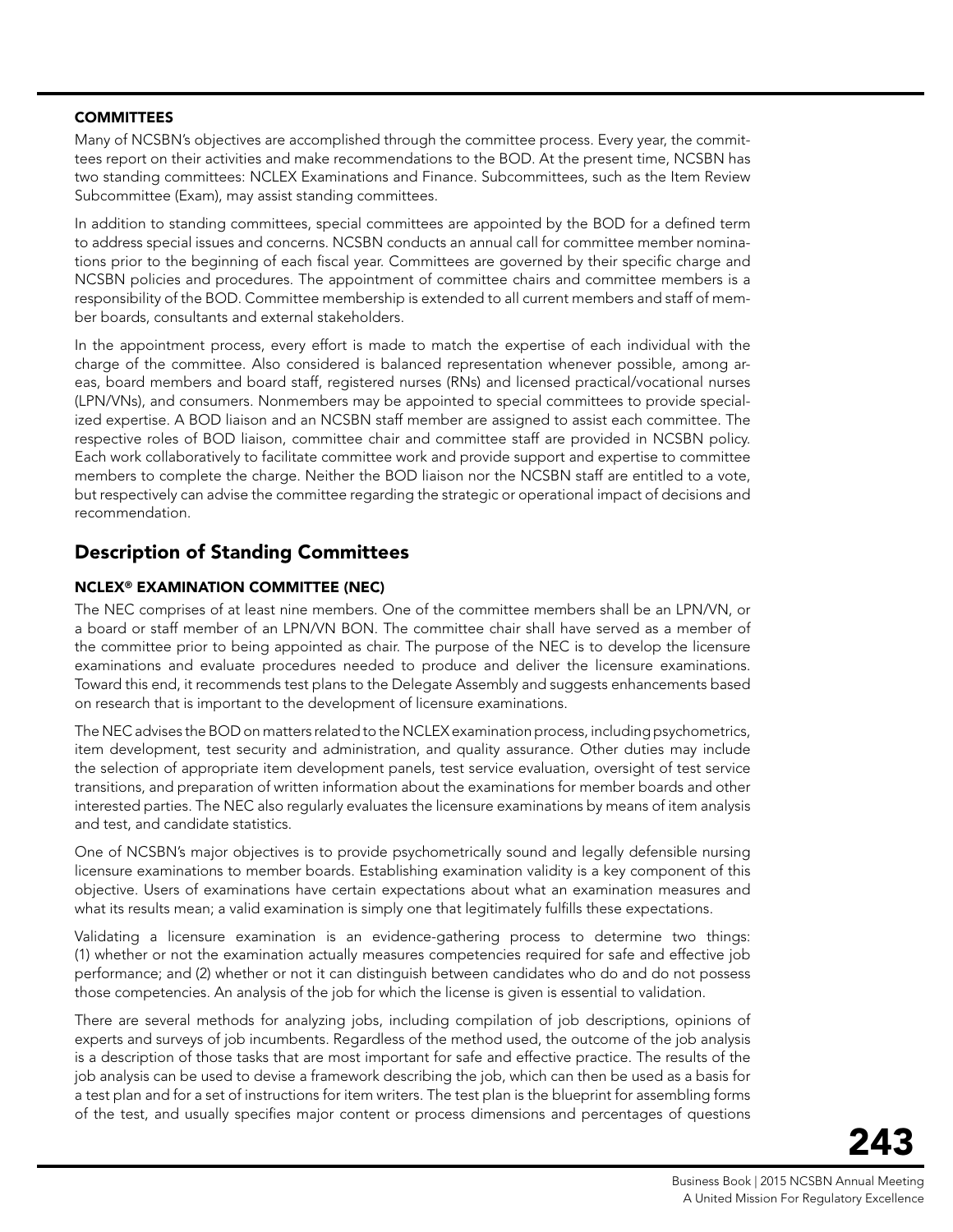that will be allotted to each category within the dimension. The instructions for item writers may take the form of a detailed set of knowledge, skills and abilities (KSA) statements or competency statements which the writers will use as the basis for developing individual test items. By way of the test plan and KSA statements, the examination is closely linked to the important job functions revealed through the job analysis. This fulfills the first validation criterion: a test that measures important job-related competencies.

The second criterion, related to the examination's ability to distinguish between candidates who do and do not possess the important competencies, is most frequently addressed in licensure examinations through a criterion-referenced standard setting process. Such a process involves the selection of a passing standard to determine which candidates pass and which fail. Expert judges with first-hand knowledge of what constitutes safe and effective practice for entry-level nurses are selected to recommend a series of passing standards for this process. Judges are trained in conceptualizing the minimally competent candidate (performing at the lowest acceptable level), and they go through a structured process of judging success rates on each individual item of the test. Their pooled judgments result in identification of a series of recommended passing standards. Taking these recommendations along with other data relevant to identification of the level of competence, the BOD sets a passing standard that distinguishes between candidates who do and do not possess the essential competencies, thus fulfilling the second validation criterion.

Having validation evidence-based on job analysis and criterion-referenced standard setting processes and utilizing item construction and test delivery processes based on sound psychometric principles constitute the best legal defense available for licensing examinations. For most of the possible challenges that a candidate might bring against an examination, if the test demonstrably measures the possession of important job-related skills, its use in the licensure process is likely to be upheld in a court of law.

#### FINANCE COMMITTEE

The Finance Committee comprises of at least four members and the treasurer, who serves as the chair. The committee reviews the annual budget, monitors NCSBN investments and facilitates the annual independent audit. The committee recommends the budget to the BOD and advises the BOD on fiscal policy to assure prudence and integrity of fiscal management and responsiveness to member board needs. It also reviews financial status on a quarterly basis.

#### NCSBN STAFF

NCSBN staff members are hired by the CEO. Their primary role is to implement the Delegate Assembly's and BOD's policy directives and provide assistance to committees.

#### GENERAL DELEGATE ASSEMBLY INFORMATION

The business agenda of the Delegate Assembly is prepared and approved by the BOD. At least 45 days prior to the Annual Meeting, member boards are sent the recommendations to be considered by the Delegate Assembly. A Business Book is provided to all Annual Meeting registrants which contains the agenda, reports requiring Delegate Assembly action, reports of the BOD, reports of special and standing committees, and strategic initiatives and objectives.

Prior to the annual session of the Delegate Assembly, the president appoints the credentials, resolutions and elections committees, as well as the Committee to Approve Minutes. The president may also appoint a timekeeper, a parliamentarian and pages.

The function of the Credentials Committee is to provide delegates with identification bearing the number of votes to which the delegate is entitled. It also presents oral and written reports at the opening session of the Delegate Assembly and immediately preceding the election of officers and the LSC. The Elections Committee conducts all elections that are decided by ballot in accordance with the bylaws and standing rules. The Resolutions Committee receives, editse and evaluates all resolutions in terms of their relationship to NCSBN's mission and fiscal impact to the organization. At a time designated by the president, it reports to the Delegate Assembly.

The parliamentarian keeps minutes of the Delegate Assembly. These minutes are then reviewed, corrected as necessary and approved by the Committee to Approve Minutes, which includes the CEO, who serves as corporate secretary.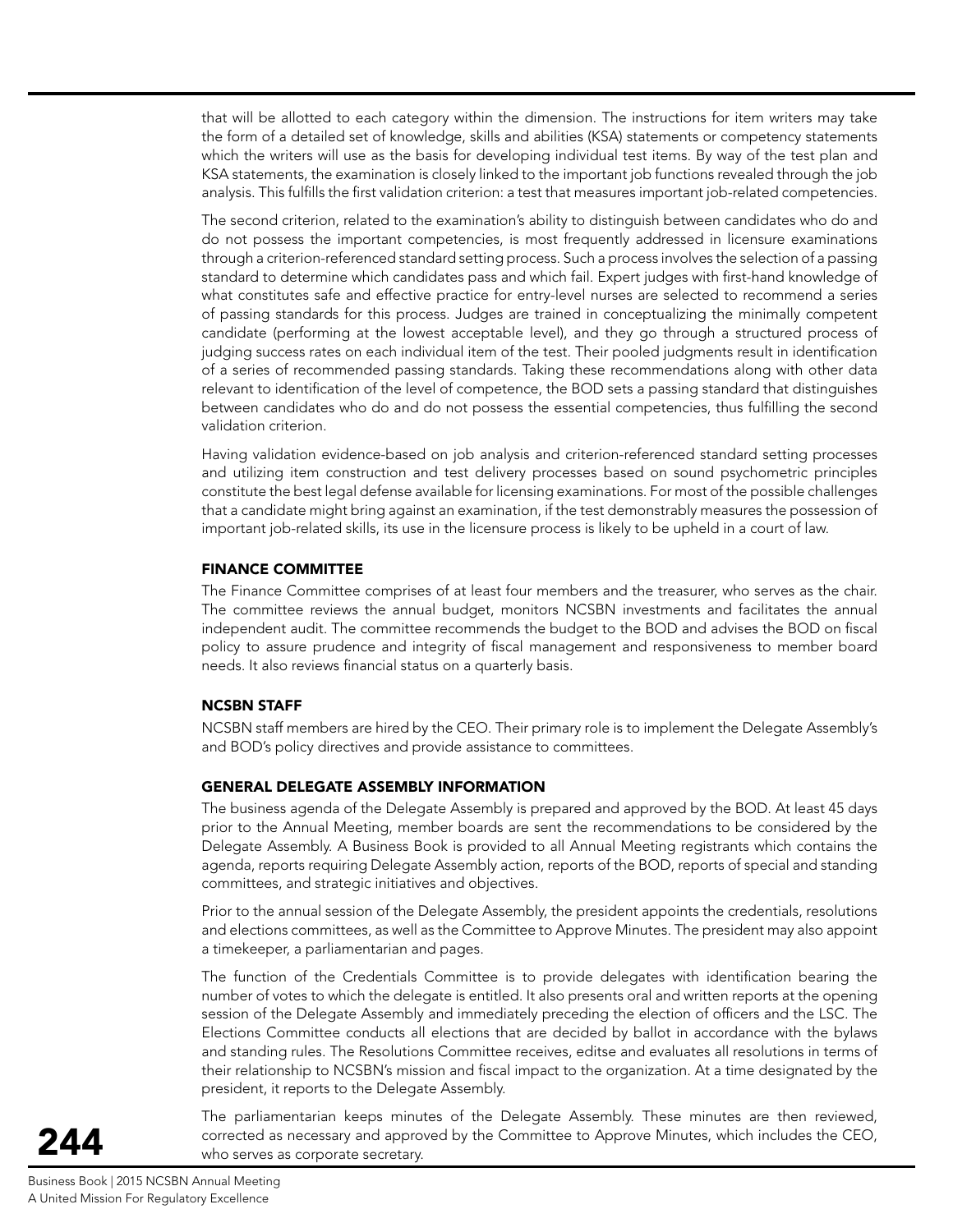# <span id="page-12-0"></span>NCSBN Organizational Chart



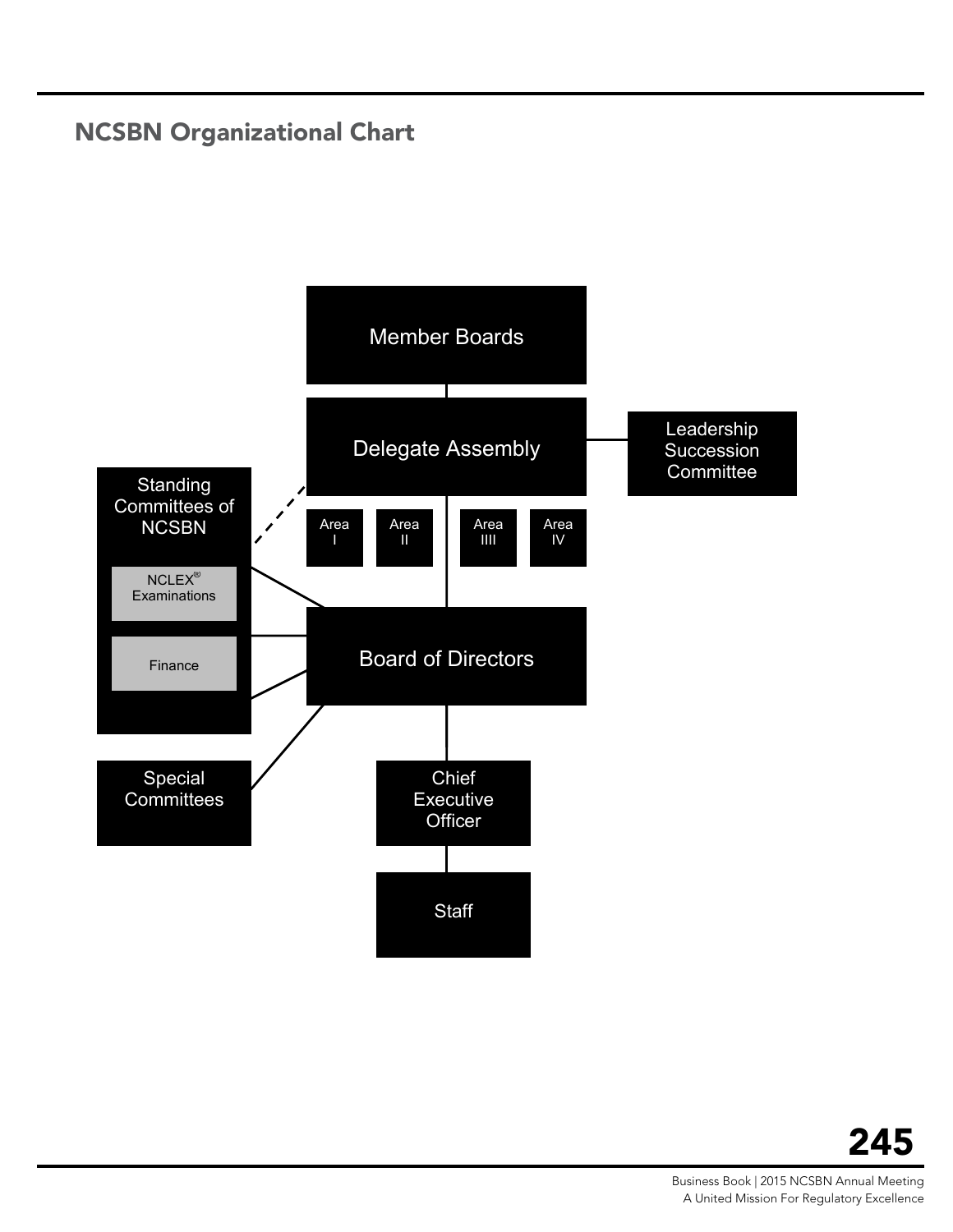#### Business Book | 2015 NCSBN Annual Meeting A United Mission For Regulatory Excellence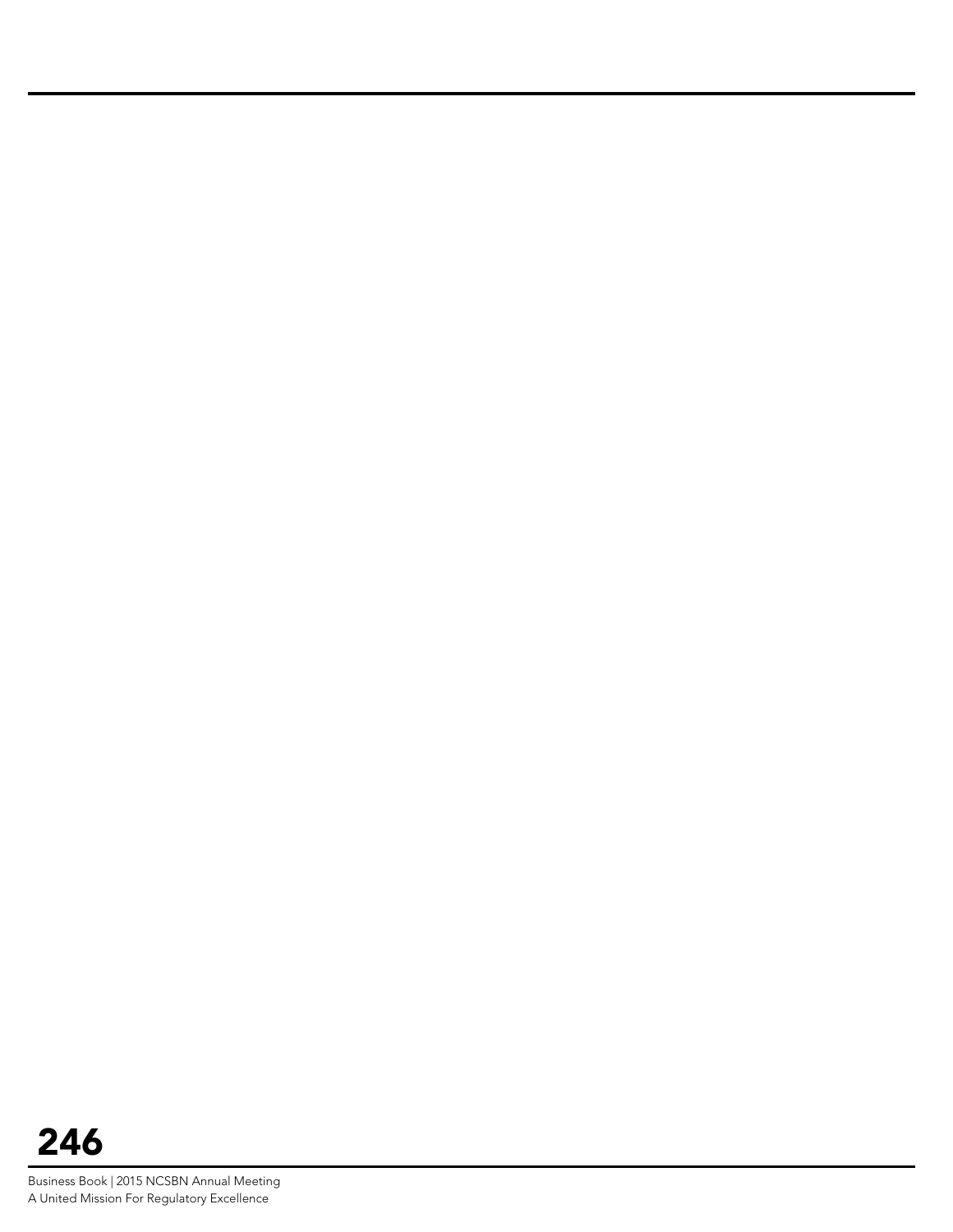# <span id="page-14-0"></span>NCSBN Bylaws

# **NCSBN Bylaws**

*Revisions adopted - 8/29/87 Amended - 8/19/88 Amended - 8/30/90 Amended - 8/01/91 Revisions adopted - 8/05/94 Amended - 8/20/97 Amended - 8/8/98 Revisions adopted – 8/11/01 Amended – 08/07/03 Revisions adopted – 08/08/07 Amended – 8/13/10 Amended -08/16/13 Amended – 08/15/14*

#### **Article I**

#### **Name**

The name of this organization shall be the National Council of State Boards of Nursing, Inc. (NCSBN).

#### **Article II**

#### ■ Purpose and Functions

**Section 1.** *Purpose.* The purpose of the NCSBN is to provide an organization through which state boards of nursing act and counsel together on matters of common interest and concern affecting the public health, safety and welfare, including the development of licensing examinations in nursing that are valid, reliable, and legally defensible and in compliance with professionally accepted psychometric standards.

**Section 2.** *Functions*. The NCSBN's functions shall include but not be limited to providing services and guidance to its members in performing their regulatory functions regarding entry into nursing practice, continued safe nursing practice and nursing education programs. The NCSBN provides Member Boards with examinations and standards for licensure and credentialing; promotes uniformity in standards and expected outcomes in nursing practice and education as they relate to the protection of the public health, safety and welfare; provides information, analyses and standards regarding the regulation of nursing practice and nursing education; promotes the exchange of information and serves as a clearinghouse for matters related to nursing regulation.

#### **Article III**

#### **Members**

#### **Section 1.** *Definitions.*

- a) State Board of Nursing. A state board of nursing is the governmental agency empowered to license and regulate nursing practice in any state, territory or political subdivision of the United States of America.
- b) Member Board. A Member board is a state board of nursing, which is approved by the Delegate Assembly as a member of NCSBN.
- c) Associate Member. An Associate Member is a nursing regulatory body or empowered regulatory authority from another country or territory, which is approved by the Delegate Assembly.

**Section 2.** *Qualifications.* To qualify for approval, and to maintain membership as a Member Board, a state board of nursing that regulates registered nurses and/or practical/vocational nurses must use applicable NCSBN Licensing Examinations (the "NCLEX® examination") for licensure of registered nurses and/or practical/vocational nurses, cause candidates for licensure in its jurisdiction to pay NCSBN the examination fee established by the Delegate Assembly, execute a current Terms and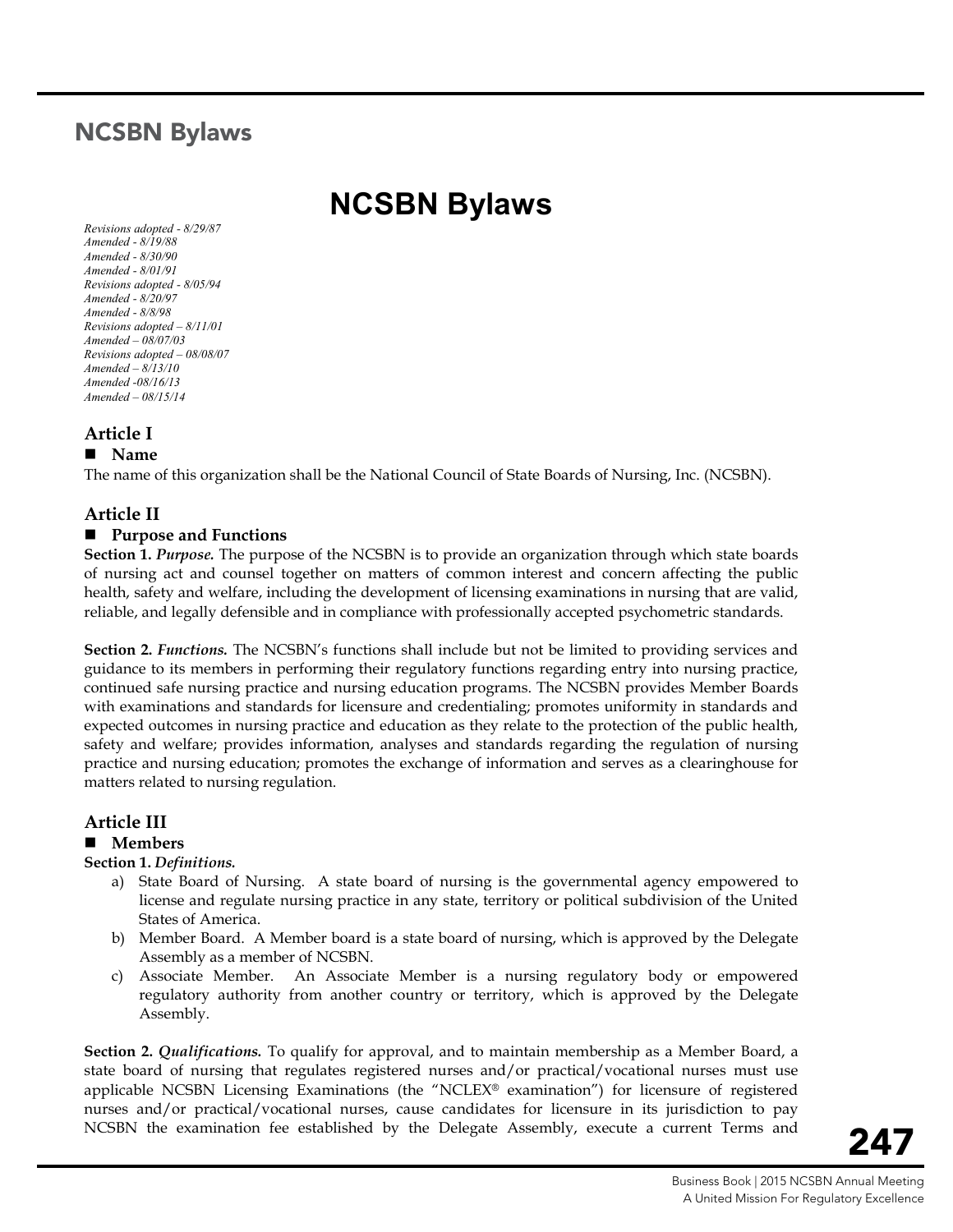Conditions of NCSBN Membership, as amended from time to time by Delegate Assembly, and agree to comply with all applicable terms and conditions for the use of the NCLEX® examination(s).

**Section 3.** *Admission.* A state board of nursing shall become a member of the NCSBN and be known as a Member Board upon approval by the Delegate Assembly, as described in Article IV and payment of the required fees, if applicable.

**Section 4.** *Areas.* The Delegate Assembly shall divide the membership into numbered geographical Areas. At no time shall the number of Areas be less than three nor more than six. New members shall be assigned to existing Areas by the Board of Directors. The purpose of this division is to facilitate communication, encourage regional dialogue on NCSBN issues and provide diversity of representation on the Board of Directors and on committees.

**Section 5.** *Fees.* The annual membership fees, for a Member Board and an Associate Member shall be set by the Delegate Assembly and shall be payable each October 1.

**Section 6.** *Privileges.* Member Board privileges include but are not limited to the right to vote as prescribed in these bylaws and the right to assist in the development of the NCLEX® examination, except that a Member Board that uses both the NCLEX® examination and another examination leading to the same license shall not participate in the development of the NCLEX® examination to the extent that such participation would jeopardize the integrity of the NCLEX® examination.

**Section 7.** *Noncompliance.* Any member whose fees remain unpaid after January 15 is not in good standing. Any member who does not comply with the provisions of the bylaws, and where applicable, the membership agreement, shall be subject to immediate review and possible termination by the Board of Directors.

**Section 8.** *Appeal.* Any termination of membership by the Board of Directors is subject to appeal to the Delegate Assembly.

**Section 9.** *Reinstatement.* A member in good standing that chooses to terminate membership shall be required to pay only the current fee as a condition of future reinstatement. Any membership which has been terminated for nonpayment of fees shall be eligible for reinstatement to membership upon payment of the current fee and any delinquent fees.

#### **Article IV**

#### ■ Delegate Assembly

#### **Section 1.** *Composition.*

- a) *Designation of Delegates.* The Delegate Assembly shall be comprised of no more than two (2) delegates designated by each Member Board as provided in the Standing Rules of the Delegate Assembly ("Standing Rules"). An alternate duly appointed by a Member Board may replace a delegate and assume all delegate privileges.
- b) *Qualification of Delegates.* Members and employees of Member Boards shall be eligible to serve as delegates until their term or their employment with a Member Board ends. A NCSBN officer or director may not represent a Member Board as a delegate.
- c) *Term.* Delegates and alternates serve from the time of appointment until replaced.

#### **Section 2.** *Voting.*

a) *Annual Meetings.* Each Member Board shall be entitled to two votes. The votes may be cast by either one or two delegates. There shall be no proxy or absentee voting at the Annual Meeting.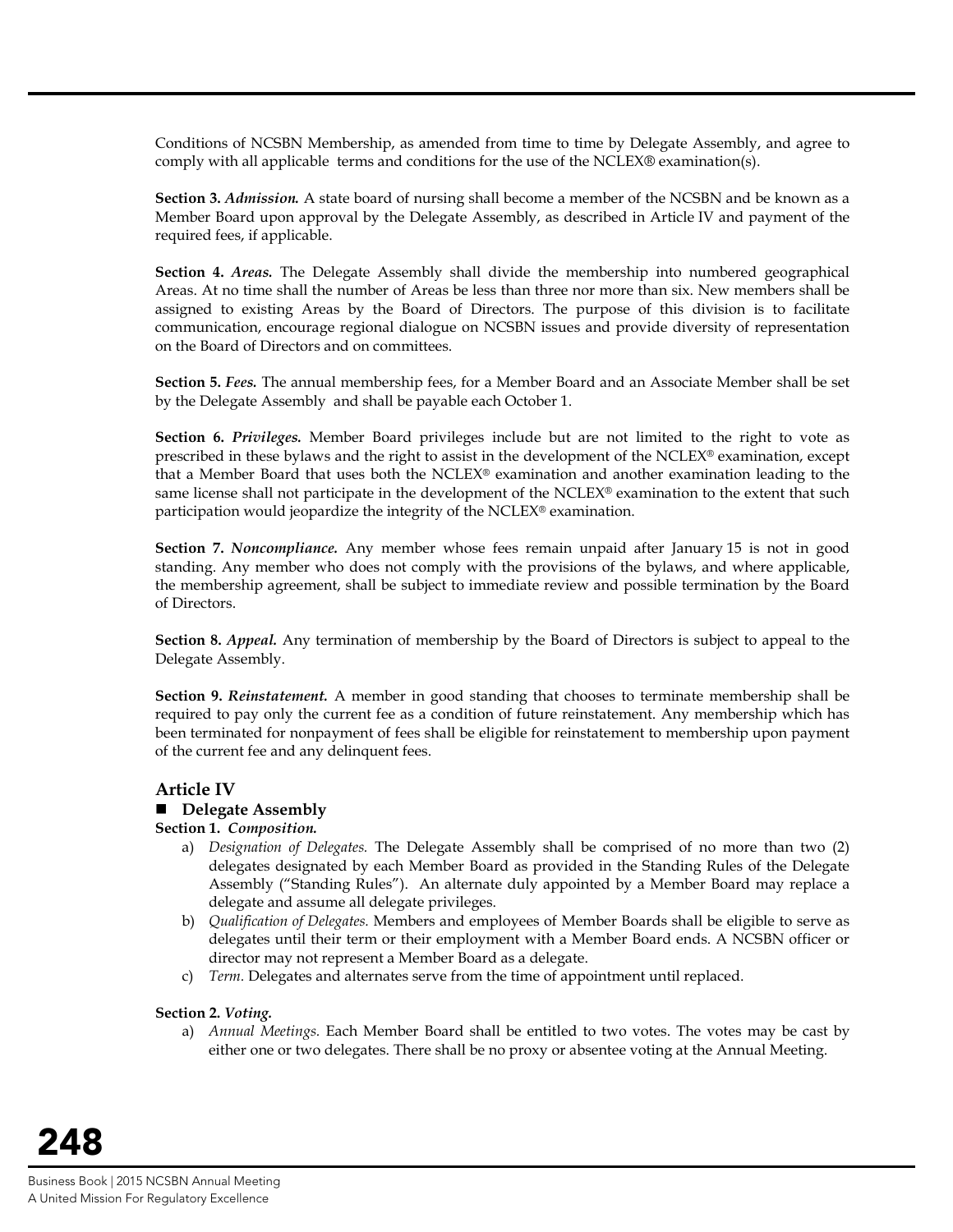b) *Special Meetings.* A Member Board may choose to vote by proxy at any special session of the Delegate Assembly. A proxy vote shall be conducted by distributing to Member Boards a proxy ballot listing a proposal requiring either a yes or no vote. A Member Board may authorize the corporate secretary of the NCSBN or a delegate of another Member Board to cast its votes.

**Section 3.** *Authority.* The Delegate Assembly, the membership body of the NCSBN, shall provide direction for the NCSBN through resolutions and enactments, including adoption of the mission and strategic initiatives, at any Annual Meeting or special session. The Delegate Assembly shall approve all new NCSBN memberships; approve the substance of all Terms and Conditions of NCSBN Membership between the NCSBN and Member Boards; adopt test plans to be used for the development of the NCLEX® examination; and establish the fee for the NCLEX® examination.

**Section 4.** *Annual Meeting.* The NCSBN Annual Meeting shall be held at a time and place as determined by the Board of Directors. The Delegate Assembly shall meet each year during the Annual Meeting. The official call to that meeting, giving the time and place, shall be conveyed to each Member Board at least 90 days before the Annual Meeting. In the event of a national emergency, the Board of Directors by a two thirds vote may cancel the Annual Meeting and shall schedule a meeting of the Delegate Assembly as soon as possible to conduct the business of the NCSBN.

**Section 5.** *Special Session.* The Board of Directors may call, and upon written petition of at least ten Member Boards made to the Board of Directors, shall call a special session of the Delegate Assembly. Notice containing the general nature of business to be transacted and date and place of said session shall be sent to each Member Board at least ten days before the date for which such special session is called.

**Section 6.** *Quorum.* The quorum for conducting business at any session of the Delegate Assembly shall be at least one delegate from a majority of the Member Boards and two officers present in person or, in the case of a special session, by proxy.

**Section 7.** *Standing Rules.* The Board of Directors shall present and the Delegate Assembly shall adopt Standing Rules for each Delegate Assembly meeting.

#### **Article V**

#### ■ Officers and Directors

**Section 1.** *Officers.* The elected officers of the NCSBN shall be a president, a president-elect and a treasurer.

**Section 2.** *Directors.* The directors of the NCSBN shall consist of four directors-at-large, and a director from each Area.

#### **Section 3.** *Eligibility.*

Board Members or employees of Member Boards shall be eligible to serve as NCSBN officers and at-large or Area directors until their term or their employment with a Member Board ends. Members of a Member Board who become permanent employees of a Member Board will continue their eligibility to serve.

**Section 4.** *Qualifications for President-elect.* The president-elect shall have served NCSBN as either a delegate, a committee member, a director or an officer before being elected to the office of president-elect.

#### **Section 5.** *Election of Officers and Directors.*

- a) *Time and Place.* Election of officers and directors shall be by ballot of the Delegate Assembly during the Annual Meeting.
- b) *Officers and Directors-at-Large.* Officers and directors-at-large shall be elected by majority vote of the Delegate Assembly.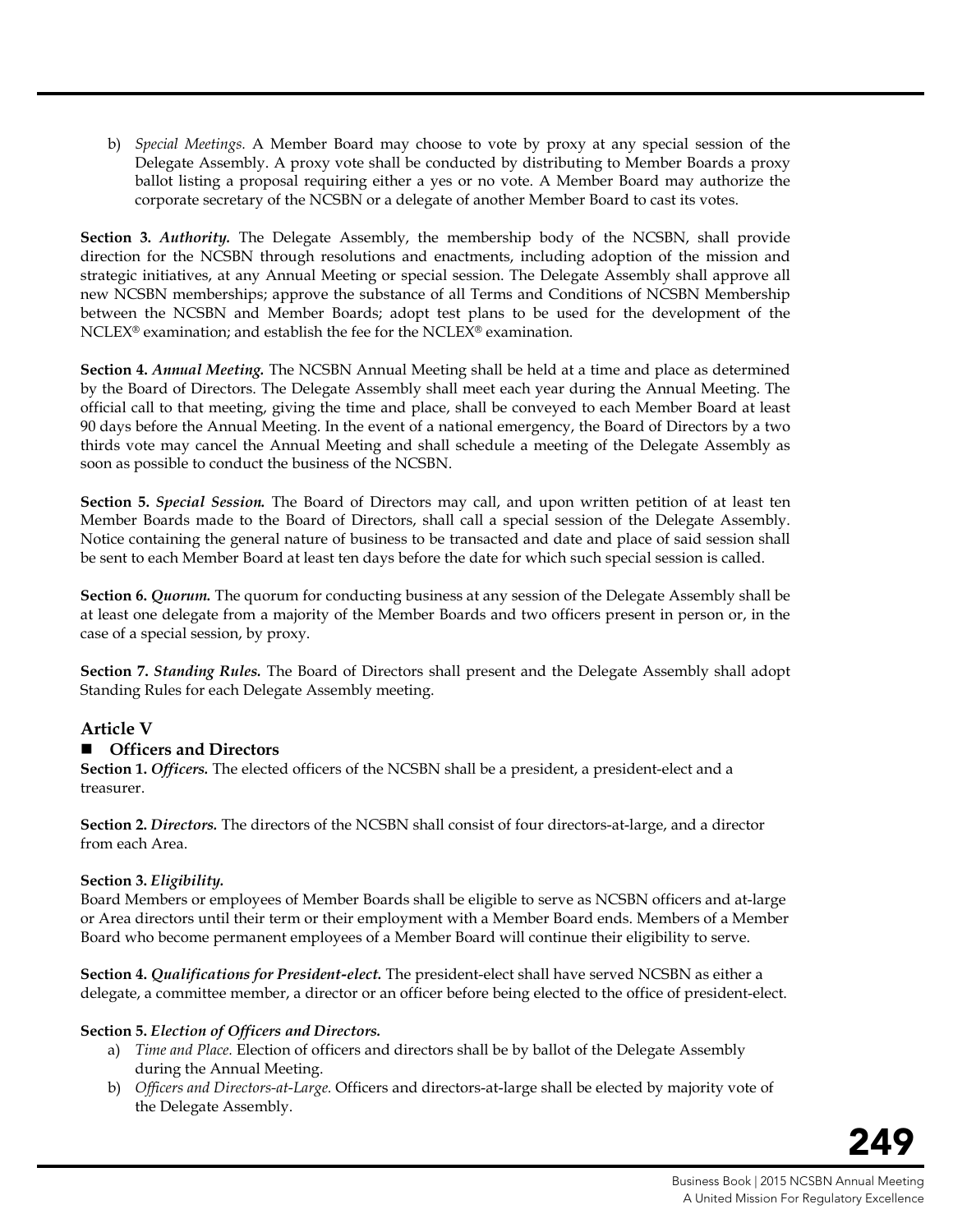- c) *Area Directors.* Each Area shall elect its Area director by majority vote of the delegates from each such Area.
- d) *Run-Off Balloting*. If a candidate for officer or director does not receive a majority vote on the first ballot, reballoting shall be limited to the two candidates receiving the highest numbers of votes for each position. In the case of a tie on the reballoting, the final selection shall be determined by lot.
- e) *Voting.*
	- (i.) Voting for officers and directors shall be conducted in accordance with these bylaws and the Standing Rules. Write-in votes shall be prohibited.
	- (ii.) Notwithstanding any provision of this Section, in the event there is only one candidate for an officer or director position, election for that position shall be declared by acclamation. No ballot shall be necessary.
- f) The provisions of this section shall not apply to a special election as provided in Section 8(c) of this Article.

#### **Section 6.** *Terms of Office.*

- a) The president-elect, treasurer, Area directors, and directors-at-large shall be elected for a term of two years or until their successors are elected. The president shall serve for a term of two years.
- b) The president-elect and the directors-at-large shall be elected in even-numbered years. The treasurer and area directors shall be elected in odd-numbered years.
- c) Officers and directors shall assume their duties at the close of the Annual Meeting of the Delegate Assembly at which they are elected.
- d) The treasurer and the directors shall serve no more than two consecutive terms in the same position excluding time served by appointment and/or election pursuant to Section 8 of this Article. The president and president-elect shall serve no more than one term in the same position, except when a vacancy occurs pursuant to Section 8 of this Article.

**Section 7.** *Limitations.* No person may hold more than one officer position or directorship at one time. No officer or director shall hold elected or appointed office or a salaried position in a state, regional or national association or body if the office or position might result in a potential or actual, or the appearance of, a conflict of interest with the NCSBN, as determined by the Leadership Succession Committee before election to office and as determined by the Board of Directors after election to office. If incumbent officers or directors win an election for another officer or director position, the term in their current position shall terminate at the close of the Annual Meeting at which the election is held.

#### **Section 8.** *Vacancies.*

- a) If the office of the president becomes vacant, the president-elect shall assume the presidency and shall serve the remainder of that term as well as the term for which she or he was elected.
- b) If the office of the president-elect becomes vacant, then the position shall remain vacant until an election can be held at the next annual meeting for the remainder of the term for which the president-elect was elected.
- c) In the event of a simultaneous vacancy in both the offices of the president and the president-elect, the Board of Directors shall take the following action:
	- i. In the event the simultaneous vacancies occur prior to or on February 1 in any given year, the Board of Directors shall notify all Member Boards of the simultaneous vacancies within five (5) business days of the occurrence.
	- ii. The notice shall specify the manner and deadline for nominating candidates for the office of the president to the Leadership Succession Committee. Nominations shall be accepted for a period of no more than twenty (20) business days. Candidates shall meet the eligibility requirements outlined in Section 3 of this Article.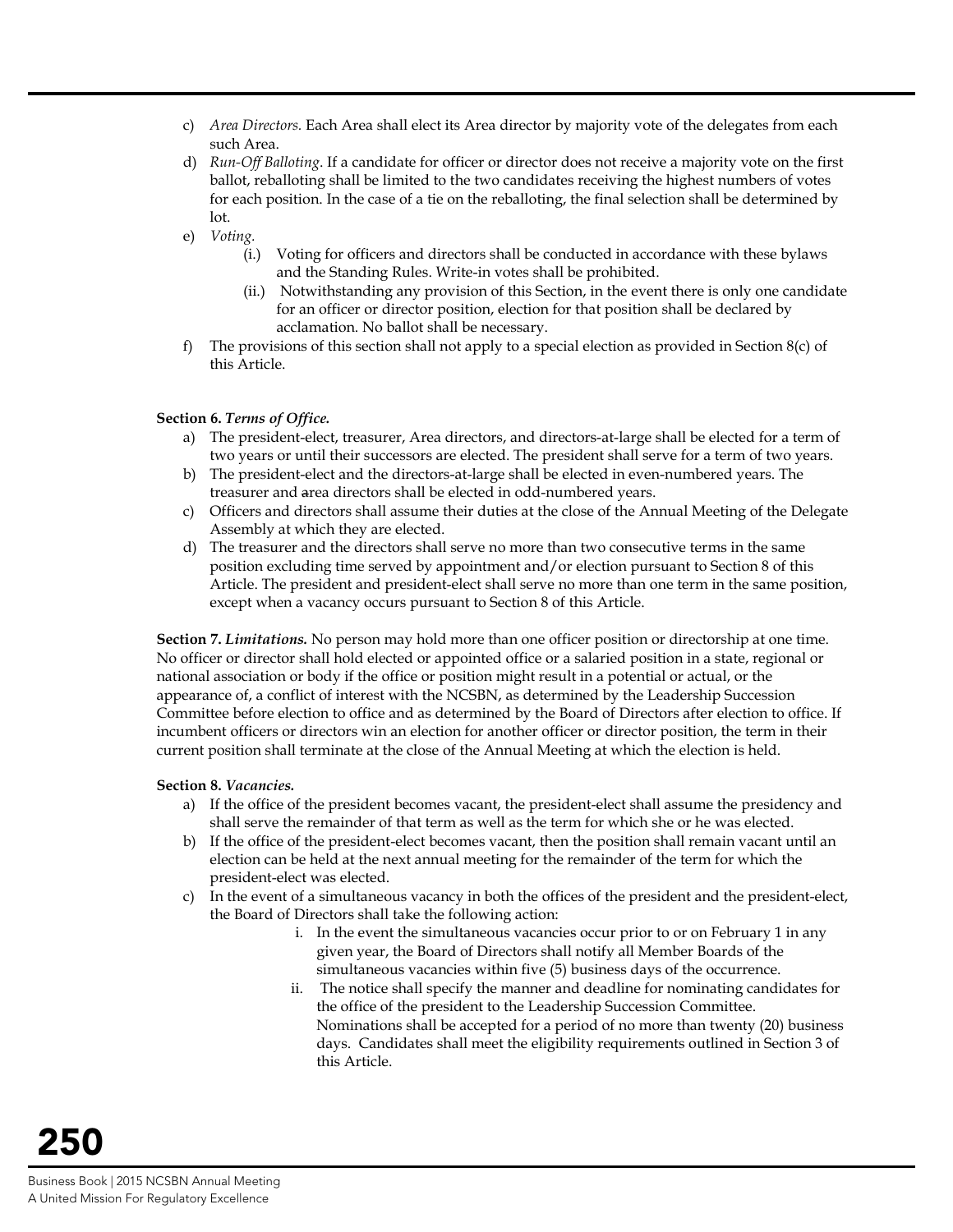- iii. The Leadership Succession Committee shall review nominations received and announce a slate of no more than two candidates within ten (10) business days after the deadline for nominations.
- iv. The Board of Directors shall schedule a special election by electronic voting to be held within fifteen (15) business days of the receipt of the slate. In the event of a tie, the election shall be decided by lot. The elected candidate shall serve until the next Annual Meeting.
- v. The Board of Directors shall appoint one of its members to assume the responsibilities of the president until the results of the special election are final. If there are no nominations, that person shall serve until the next Annual Meeting.
- vi. The office of president-elect shall remain vacant until the next Annual Meeting.
- vii. At the Annual Meeting following the special election, the Delegate Assembly shall elect a president and a president-elect to fill any remainder of the term, if applicable. Otherwise, a president and a president-elect shall be elected for a regular term pursuant to Section 5 of this Article.
- d) The Board of Directors shall fill vacancies in the office of the treasurer, directors at large, and area directors by appointment. The person filling the vacancy shall serve until the next Annual Meeting and a successor is elected. The Delegate Assembly shall elect a person to fill any remainder of the term.
- e) Being elected president under the special election set forth in Section 8(c) of this Article shall not preclude the person from being nominated for any office in the election under Section 5 of this Article. Time served as president as a result of a special election under Section  $8(c)$  of this Article and time served as president or president-elect to fill the remainder of a term in either respective office, pursuant to Sections  $8(c)(vi)$  or  $8(d)$ herein, shall be excluded from the determination of the term served in office under Section 6 of this Article.

**Section 9.** *Responsibilities of the President.* The president shall preside at all meetings of the Delegate Assembly and the Board of Directors, assume all powers and duties customarily incident to the office of president, and speak on behalf of and communicate the policies of the NCSBN.

**Section 10.** *Responsibilities of the President-elect.* The president-elect shall assist the president, perform the duties of the president in the president's absence, be assigned responsibilities by the president, and assume the office of the president at the conclusion of the president's term and fill any vacancy in the office of the president.

**Section 11.** *Responsibilities of the Treasurer.* The treasurer shall serve as the chair of the Finance Committee and shall assure that quarterly reports are presented to the Board of Directors, and that annual financial reports are provided to the Delegate Assembly.

#### **Article VI**

#### ■ Board of Directors

**Section 1.** *Composition.* The Board of Directors shall consist of the elected officers and directors of the NCSBN.

**Section 2.** *Authority.* The Board of Directors shall transact the business and affairs and act on behalf of the NCSBN except to the extent such powers are reserved to the Delegate Assembly as set forth in these bylaws and provided that none of the Board's acts shall conflict with resolutions or enactments of the

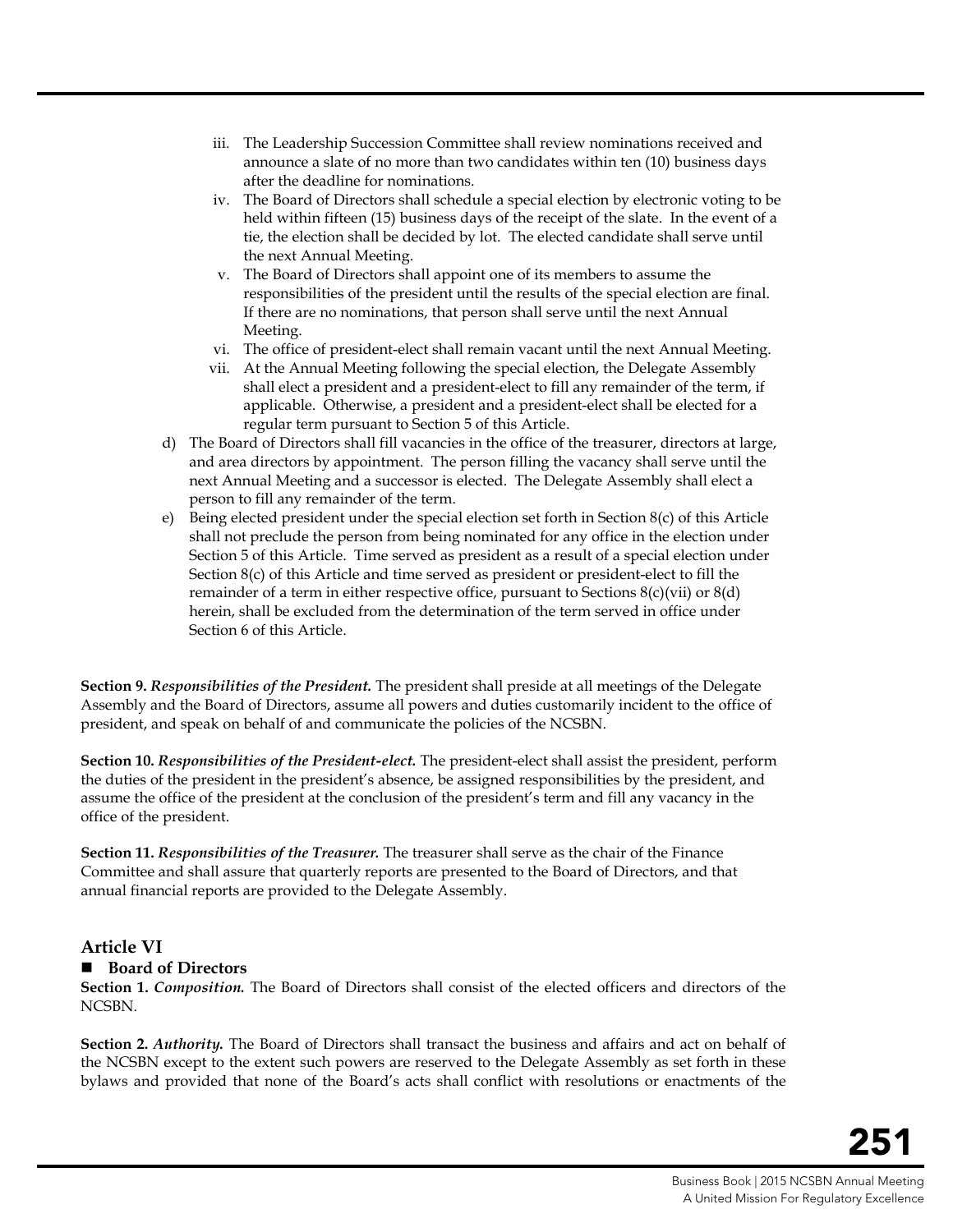Delegate Assembly. The Board of Directors shall report annually to the Delegate Assembly and approve the NCLEX® examination test service.

**Section 3.** *Meetings of the Board of Directors.* The Board of Directors shall hold an annual meeting and may schedule other regular meetings as necessary to accomplish the work of the Board. Publication of the dates for such regular meetings in the minutes of the Board meeting at which the dates are selected shall constitute notice of the scheduled regular meetings. Special meetings of the Board of Directors may be called by the president or shall be called upon written request of at least three members of the Board of Directors. At least twenty-four hours notice shall be given to each member of the Board of Directors of a special meeting. The notice shall include a description of the business to be transacted.

**Section 4.** *Removal from Office.* A member of the Board of Directors may be removed with or without cause by a two-thirds vote of the Delegate Assembly or the Board of Directors. The individual shall be given 30 days' written notice of the proposed removal.

**Section 5.** *Appeal.* A member of the Board of Directors removed by the Board of Directors may appeal to the Delegate Assembly at its next Annual Meeting. Such individual may be reinstated by a two-thirds vote of the Delegate Assembly.

#### **Article VII**

#### ■ Leadership Succession Committee

**Section 1.** *Leadership Succession Committee*

- a) *Composition*. The Leadership Succession Committee shall be comprised of seven members elected by the Delegate Assembly. One member shall be elected from each of the four areas. Three members shall be at large members.
- b) *Term*. The term of office shall be two years. Area members shall be elected in even numbered years. At large members shall be elected in odd numbered years. A committee member shall serve no more than two consecutive terms excluding time served by appointment and/or election pursuant to Section 1e. of this Article. Members shall assume duties at the close of the Annual Meeting at which they are elected.
- c) *Election*. The Committee shall be elected by plurality vote of the Delegate Assembly at the Annual Meeting. In the event there is only one candidate for a committee position, election for that position shall be declared by acclamation. No ballot shall be necessary. The Chair shall be selected by the Board of Directors.
- d) *Limitation*. A member elected or appointed to the Leadership Succession Committee may not be nominated for an officer or director position during the term for which that member was elected or appointed.
- e) *Vacancy*. A vacancy occurring in the committee shall be filled from the remaining candidates from the previous election, in order of votes received. If no remaining candidates can serve, the Board of Directors shall fill the vacancy with an individual who meets the qualifications of Section 1a. of this Article. The person filling a vacancy shall serve the remainder of the term.
- f) *Duties*. The Leadership Succession Committee shall recommend strategies for the ongoing sustainability and advancement of the organization through leadership succession planning; present a slate of candidates through a determination of qualifications and geographic distribution for inclusion on a ballot for the election of the Board of Directors and the Leadership Succession Committee. The Committee's report shall be read at the first session of the Delegate Assembly, when additional nominations may be made from the floor. No name shall be placed in nomination without the written cons*e*nt of the nominee. The Leadership Succession Committee shall determine qualifications and geographic distribution of nominations from the floor for recommendations to the Delegate Assembly.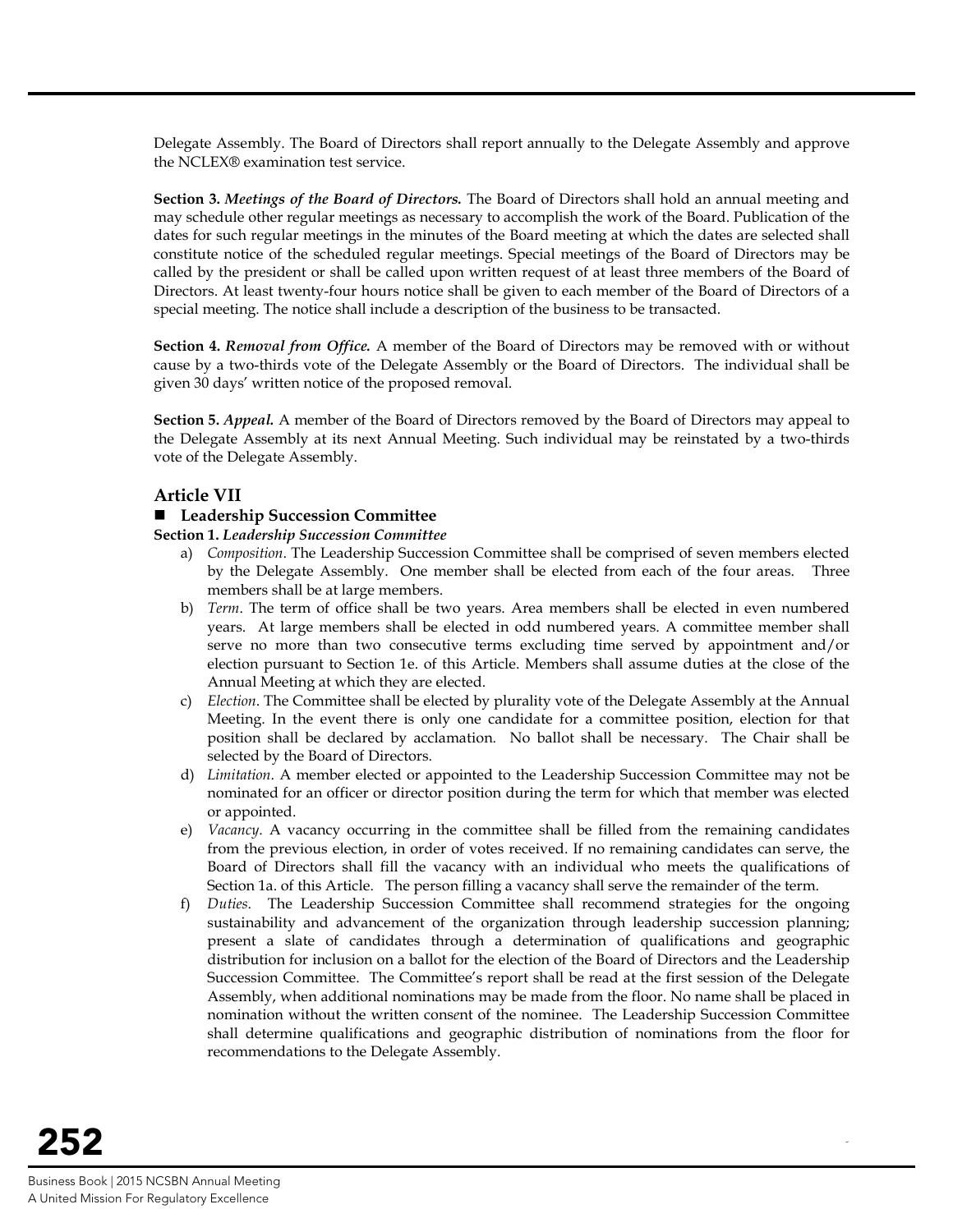g) *Eligibility*. Any board member of a Member Board or employee of a Member Board is eligible to serve as a member of the Leadership Succession Committee.

#### **Article VIII**

#### **Meetings**

#### **Section 1.** *Participation.*

- a) *Delegate Assembly Session.*
	- (i) *Member Boards.* Members and employees of Member Boards shall have the right, subject to the Standing Rules of the Delegate Assembly, to speak at all open sessions and forums of the Delegate Assembly, provided that only delegates shall be entitled to vote and only delegates and members of the Board of Directors may make motions at the Delegate Assembly, except the Examination Committee may bring motions to approve test plans pursuant to Article X, Section 1(a).
	- (ii) *Public.* All sessions of the Delegate Assembly held in accordance with Sections 4 and 5 of Article IV of these bylaws shall be open to the public, except executive sessions, provided that the minutes reflect the purpose of, and any action taken in, executive session.
- b) *Delegate Assembly Forums.* Participation in forums conducted in association with the Annual Meeting shall be governed by the Standing Rules of the Delegate Assembly.
- c) *Meetings.* NCSBN, including all committees thereof, may establish methods of conducting its business at all other meetings provided that the meetings of the Board of Directors and committees are open to members and employees of Member Boards.
- d) *Interactive Communications.* Meetings held with one or more participants attending by telephone conference call, video conference or other interactive means of conducting conference communications constitute meetings where valid decisions may be made. A written record documenting that each member was given notice of the meeting, minutes reflecting the names of participating members and a report of the roll call on each vote shall be distributed to all members of the group and maintained at the NCSBN Office.
- e) *Manner of Transacting Business.* To the extent permitted by law and these bylaws, business may be transacted by electronic communication or by mail, in which case a report of such action shall be made part of the minutes of the next meeting.

#### **Article IX**

#### ■ Chief Executive Officer

**Section 1.** *Appointment.* The Chief Executive Officer shall be appointed by the Board of Directors. The selection or termination of the Chief Executive Officer shall be by a majority vote of the Board of Directors.

**Section 2.** *Authority.* The Chief Executive Officer shall serve as the agent and chief administrative officer of the NCSBN and shall possess the authority and shall perform all duties incident to the office of Chief Executive Officer, including the management and supervision of the office, programs and services of NCSBN, the disbursement of funds and execution of contracts (subject to such limitations as may be established by the Board of Directors). The Chief Executive Officer shall serve as corporate secretary and oversee maintenance of all documents and records of the NCSBN and shall perform such additional duties as may be defined and directed by the Board.

**Section 3.** *Evaluation.* The Board of Directors shall conduct an annual written performance appraisal of the Chief Executive Officer, and shall set the Chief Executive Officer's annual salary.

#### **Article X**

#### **Committees**

**Section 1.** *Standing Committees.* NCSBN shall maintain the following standing committees.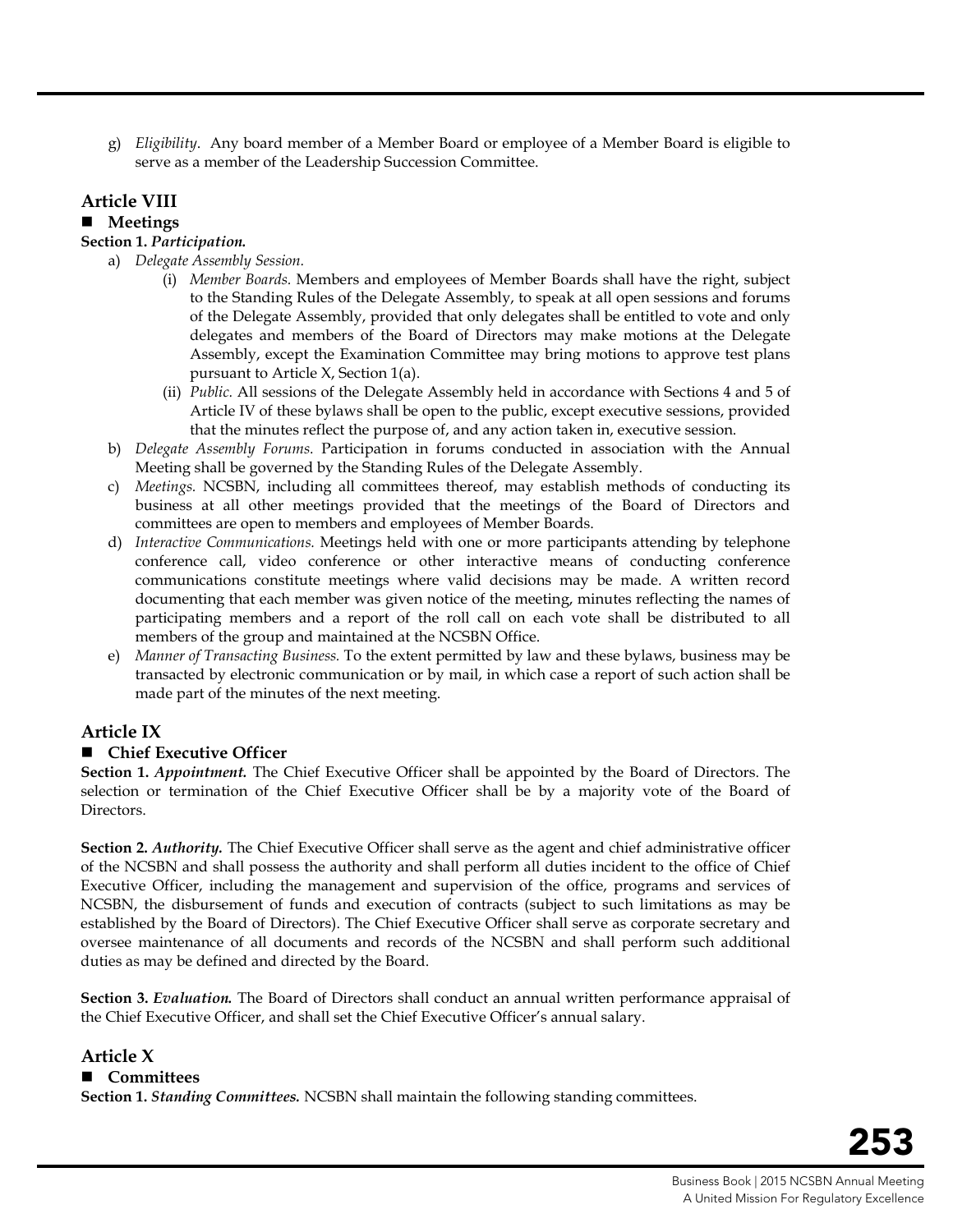- a) *NCLEX® Examination Committee.* The NCLEX® Examination Committee shall be comprised of at least nine members. One of the committee members shall be a licensed practical/vocational nurse or a board or staff member of an LPN/VN board. The committee chair shall have served as a member of the committee prior to being appointed as chair. The NCLEX® Examination Committee shall advise the Board of Directors on matters related to the NCLEX® examination process, including examination item development, security, administration and quality assurance to ensure consistency with the Member Boards' need for examinations. The Examination Committee shall recommend test plans to the Delegate Assembly. Subcommittees may be appointed to assist the Examination Committee in the fulfillment of its responsibilities.
- b) *Finance Committee.* The Finance Committee shall be comprised of at least four members and the treasurer, who shall serve as chair. The Finance Committee shall review the annual budget, the NCSBN's investments and the audit. The Finance Committee shall recommend a budget to the Board of Directors and advise the Board of Directors on fiscal policy to assure prudence and integrity of fiscal management and responsiveness to Member Board needs.

**Section 2.** *Special Committees.* The Board of Directors may appoint special committees as needed to accomplish the mission of the NCSBN and to assist any Standing Committee in the fulfillment of its responsibilities. Special committees may include subcommittees, task forces, focus groups, advisory panels or other groups designated by the Board of Directors.

**Section 3.** *Delegate Assembly Committees.* The president shall appoint such Delegate Assembly Committees as provided in the Standing Rules and as necessary to conduct the business of the Delegate Assembly.

#### **Section 4.** *Committee Membership.*

- a) *Composition.* Members of Standing and Special committees shall be appointed by the Board of Directors from the membership, provided, however, that Associate Members may not serve on the NCLEX® Examination, Bylaws, or Finance committees. Committees may also include other individuals selected for their special expertise to accomplish a committee's charge. In appointing committees, one representative from each Area shall be selected unless a qualified member from each Area is not available considering the expertise needed for the committee work. The president, or president's designee, shall be an ex-officio member of all committees except the Leadership Succession Committee. Associate Members shall have full voting rights as committee members.
- b) *Term.* The standing committee members shall be appointed for two years or until their successors are appointed. Standing committee members may apply for re-appointment to the committee. Members of special committees shall serve at the discretion of the Board of Directors.
- c) *Vacancy.* A vacancy may occur when a committee member resigns or fails to meet the responsibilities of the committee as determined by the Board of Directors. The vacancy may be filled by appointment by the Board of Directors for the remainder of the term.

#### **Article XI**

#### **Finance**

**Section 1.** *Audit.* The financial records of the NCSBN shall be audited annually by a certified public accountant appointed by the Board of Directors. The annual audit report shall be provided to the Delegate Assembly.

**Section 2.** *Fiscal Year.* The fiscal year shall be from October 1 to September 30.

**Article XII Indemnification**

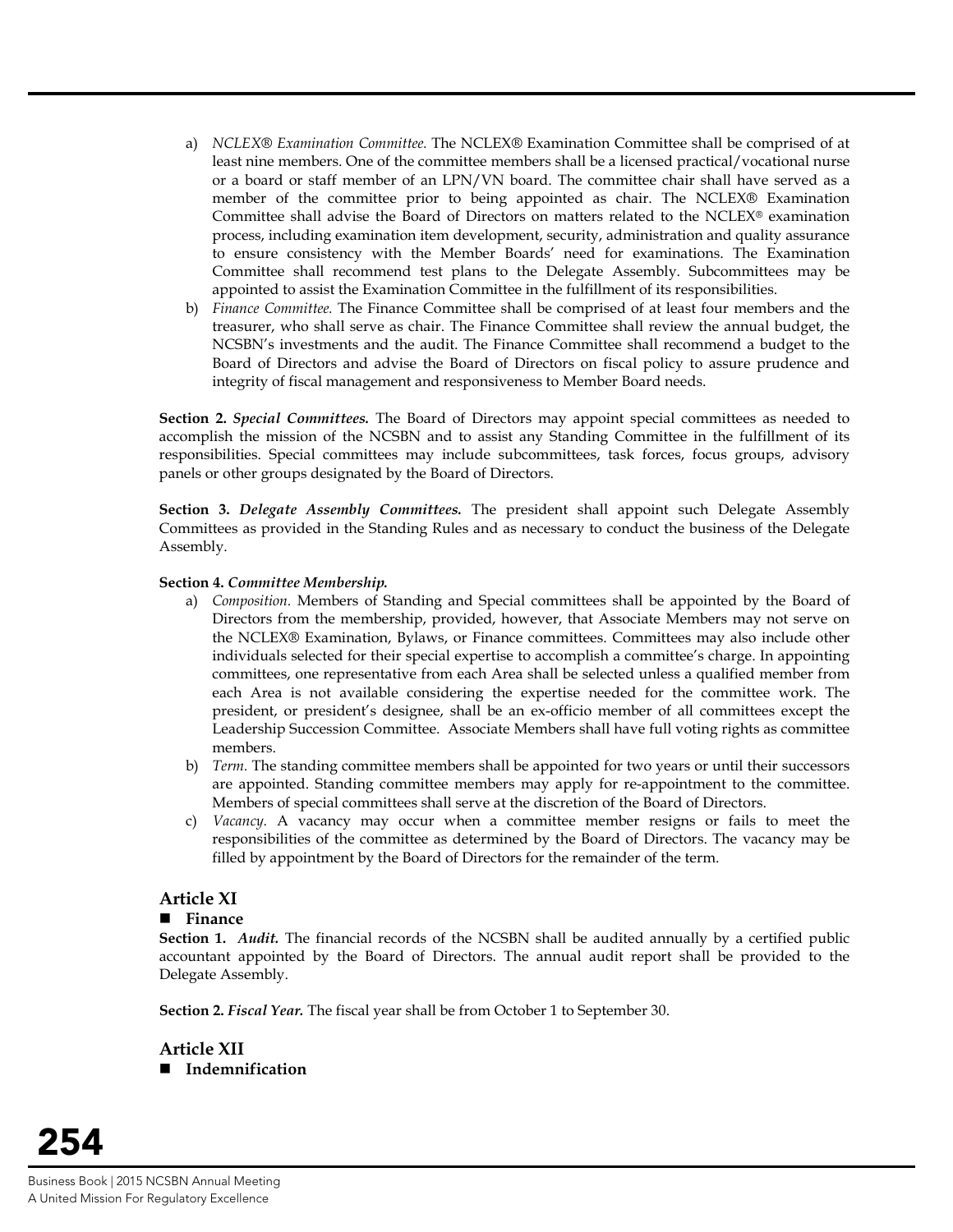**Section 1.** *Direct Indemnification.* To the full extent permitted by, and in accordance with the standards and procedures prescribed by Sections 5741 through 5750 of the Pennsylvania Nonprofit Corporation Law of 1988 or the corresponding provision of any future Pennsylvania statute, the corporation shall indemnify any person who was or is a party or is threatened to be made a party to any threatened, pending, or completed action, suit or proceeding, whether civil, criminal, administrative or investigative, by reason of the fact that he or she is or was a director, officer, employee, agent or representative of the corporation, or performs or has performed volunteer services for or on behalf of the corporation, or is or was serving at the request of the corporation as a director, officer, employee, agent or representative of another corporation, partnership, joint venture, trust or other enterprise, against expenses (including but not limited to attorney's fees), judgments, fines and amounts paid in settlement actually and reasonably incurred by the person in connection with such action, suit or proceeding.

**Section 2.** *Insurance.* To the full extent permitted by Section 5747 of the Pennsylvania Nonprofit Corporation Law of 1988 or the corresponding provision of any future Pennsylvania statute, the corporation shall have power to purchase and maintain insurance on behalf of any person who is or was a director, officer, employee, agent or representative of the corporation, or performs or has performed volunteer services for or on behalf of the corporation, or is, or was serving at the request of the corporation as a director, officer, employee, agent or representative of another corporation, partnership, joint venture, trust or other enterprise, against any liability asserted against him or her and incurred by him or her in any such capacity, whether or not the corporation would have the power to indemnify him or her against such liability under the provisions of Section 1 of this Article.

**Section 3.** *Additional Rights.* Pursuant to Section 5746 of the Pennsylvania Nonprofit Corporation Law of 1988 or the corresponding provisions of any future Pennsylvania statute, any indemnification provided pursuant to Sections 1 or 2 of this Article shall:

- a) not be deemed exclusive of any other rights to which a person seeking indemnification may be entitled under any future bylaw, agreement, vote of members or disinterested directors or otherwise, both as to action in his or her official capacity and as to action in another capacity while holding such official position; and
- b) continue as to a person who has ceased to be a director, officer, employee, agent or representative of, or provider of volunteer services for or on behalf of the corporation and shall inure to the benefit of the heirs, executors and administrators of such a person.

#### **Article XIII**

#### **Parliamentary Authority**

The rules contained in the current edition of *Robert's Rules of Order Newly Revised* shall govern the NCSBN in all cases not provided for in the articles of incorporation, bylaws and any special rules of order adopted by the NCSBN.

#### **Article XIV**

#### **Amendment of Bylaws**

Section 1. *Amendment and Notice.* These bylaws may be amended at any Annual Meeting or special session of the Delegate Assembly upon:

- a) written notice to the Member Boards of the proposed amendments at least 45 days prior to the Delegate Assembly session and a two-thirds affirmative vote of the delegates present and voting; or
- b) written notice that proposed amendments may be considered at least five days prior to the Delegate Assembly session and a three-quarters affirmative vote of the delegates present and voting.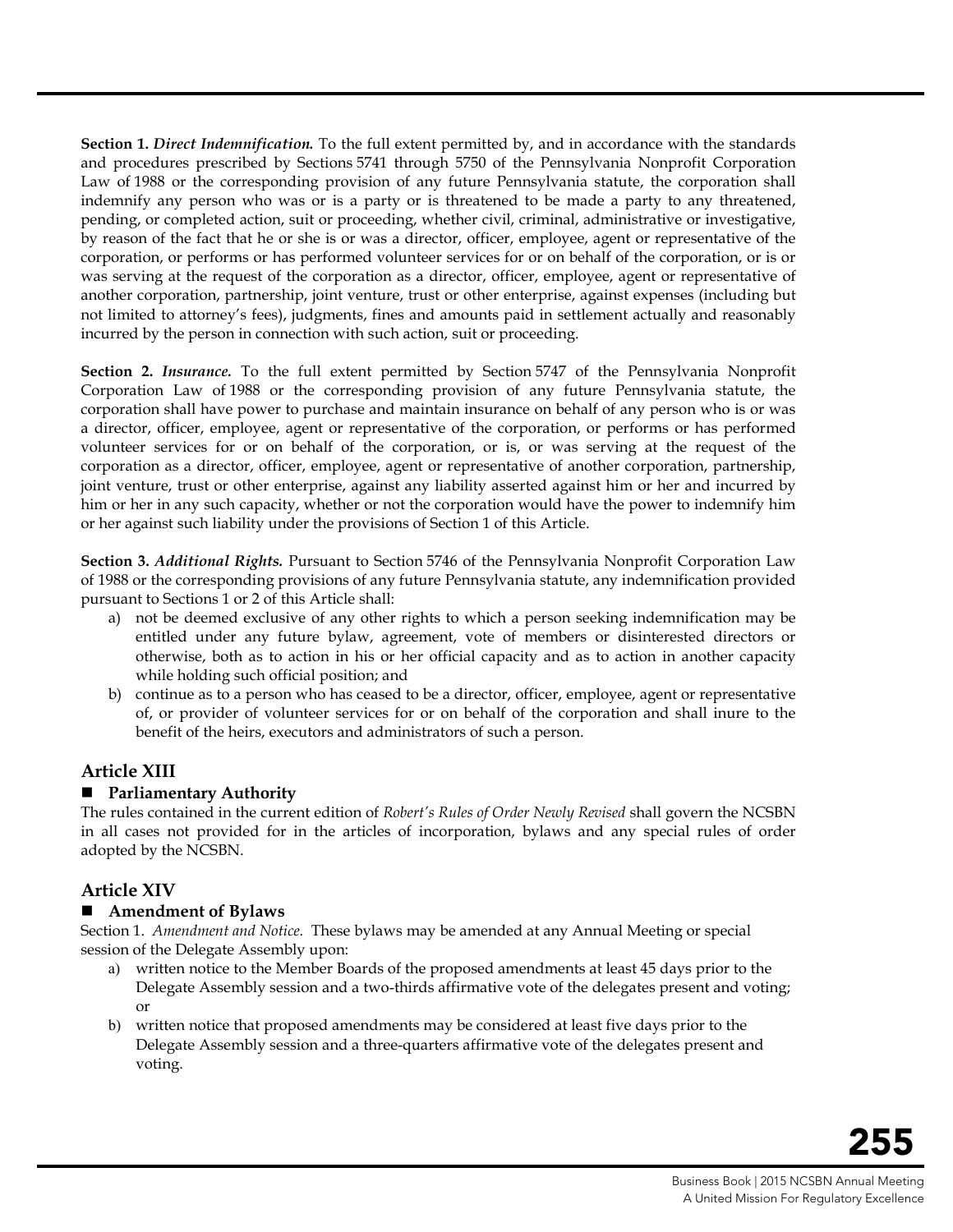In no event shall any amendments be adopted without at least five days written notice prior to the Delegate Assembly session that proposed amendments may be considered at such session.

Section 2. *Bylaws Committee.* A Bylaws committee composed of board members from Member Boards and/or employees of Member Boards may be appointed by the Board of Directors to review and make recommendations on proposed bylaw amendments as directed by the Board of Directors or the Delegate Assembly.

#### **Article XV**

#### **Dissolution**

**Section 1.** *Plan.* The Board of Directors at an annual, regular or special meeting may formulate and adopt a plan for the dissolution of the NCSBN. The plan shall provide, among other things, that the assets of the NCSBN be applied as follows:

Firstly, all liabilities and obligations of the NCSBN shall be paid or provided for.

Secondly, any assets held by the NCSBN which require return, transfer or conveyances, as a result of the dissolution, shall be returned, transferred or conveyed in accordance with such requirement.

Thirdly, all other assets, including historical records, shall be distributed in considered response to written requests of historical, educational, research, scientific or institutional health tax exempt organizations or associations, to be expended toward the advancement of nursing practice, regulation and the preservation of nursing history.

**Section 2.** *Acceptance of Plan.* Such plan shall be acted upon by the Delegate Assembly at an Annual or legally constituted special session called for the purpose of acting upon the proposal to dissolve. A majority of all Delegates present at a meeting at which a quorum is present must vote affirmatively to dissolve.

**Section 3.** *Conformity to Law.* Such plan to dissolve must conform to the law under which NCSBN is organized and to the Internal Revenue Code concerning dissolution of exempt corporations. This requirement shall override the provisions of Sections 1 and 2 herein.